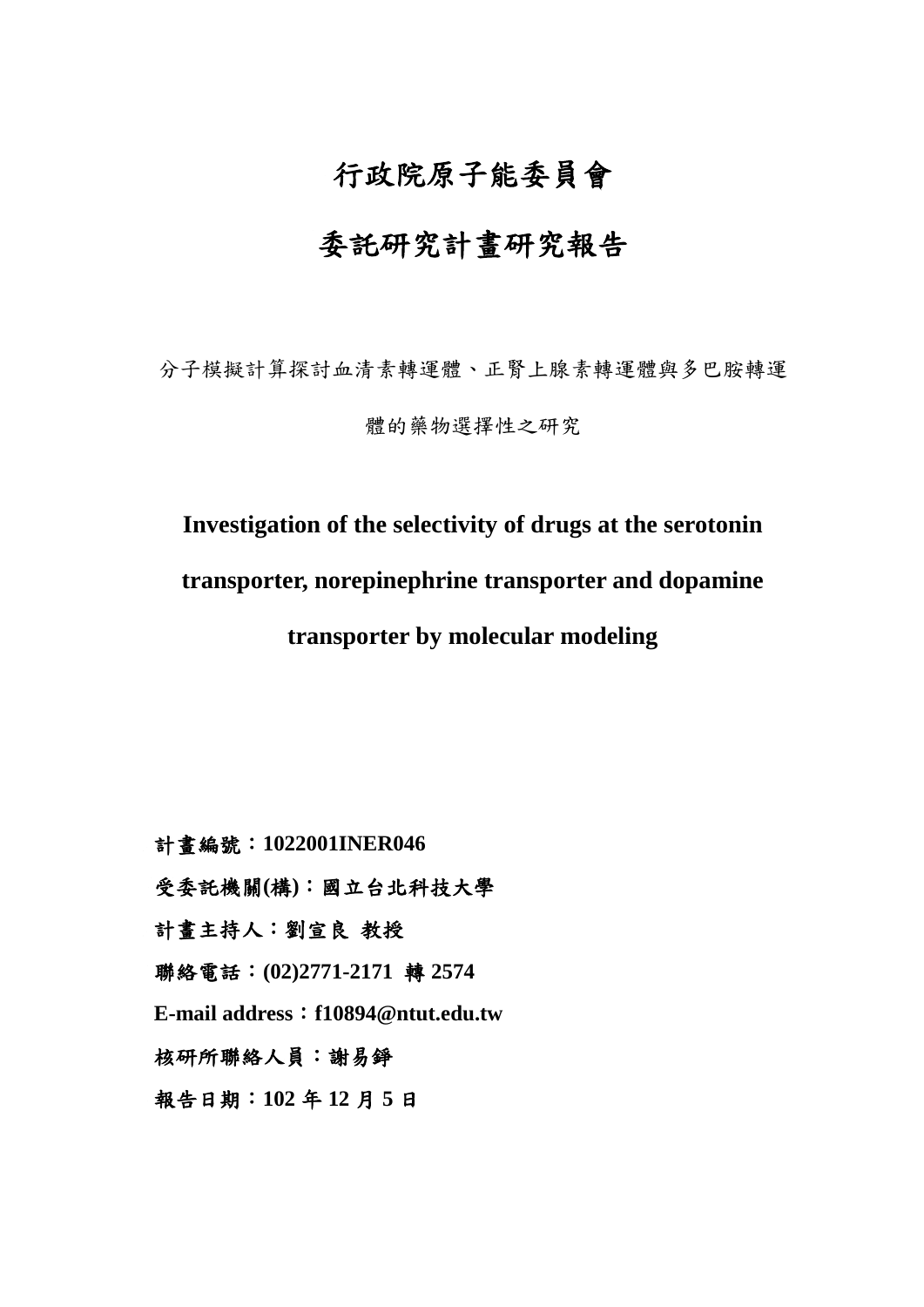## 目 錄

| 二、建立血清素轉運體、正腎上腺素轉運體與多巴胺轉運體同源 |
|------------------------------|
|                              |
|                              |
|                              |
|                              |
|                              |
|                              |
| 一、以血清素轉運體、正腎上腺素轉運體與多巴胺轉運體序列與 |
|                              |
| 二、建立血清素轉運體、正腎上腺素轉運體與多巴胺轉運體同源 |
|                              |
|                              |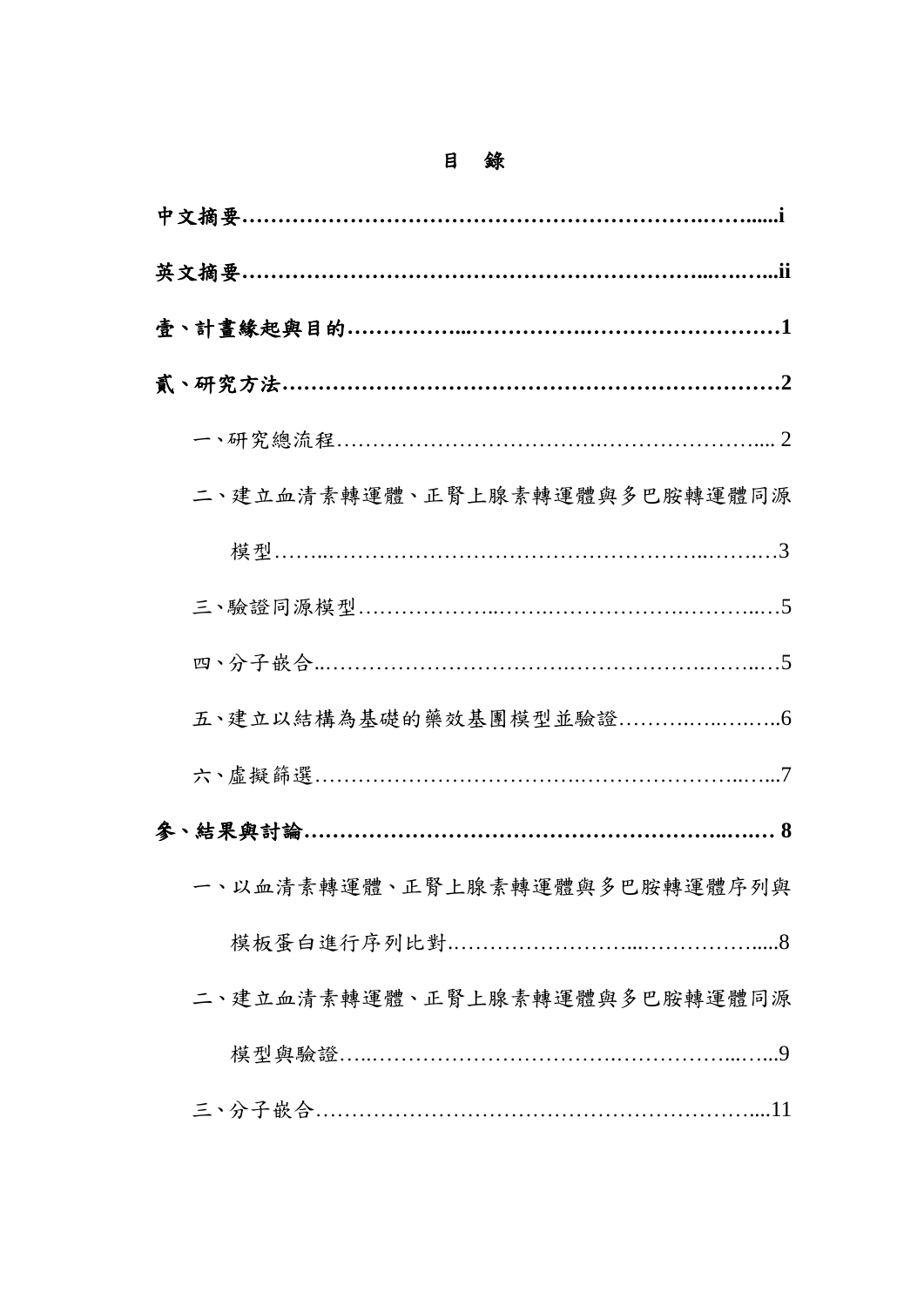| 四、建立以結構為基礎的藥效基團模型並驗證15         |  |
|--------------------------------|--|
|                                |  |
| 六、進行新穎性研究 ………………………………………………17 |  |
|                                |  |
|                                |  |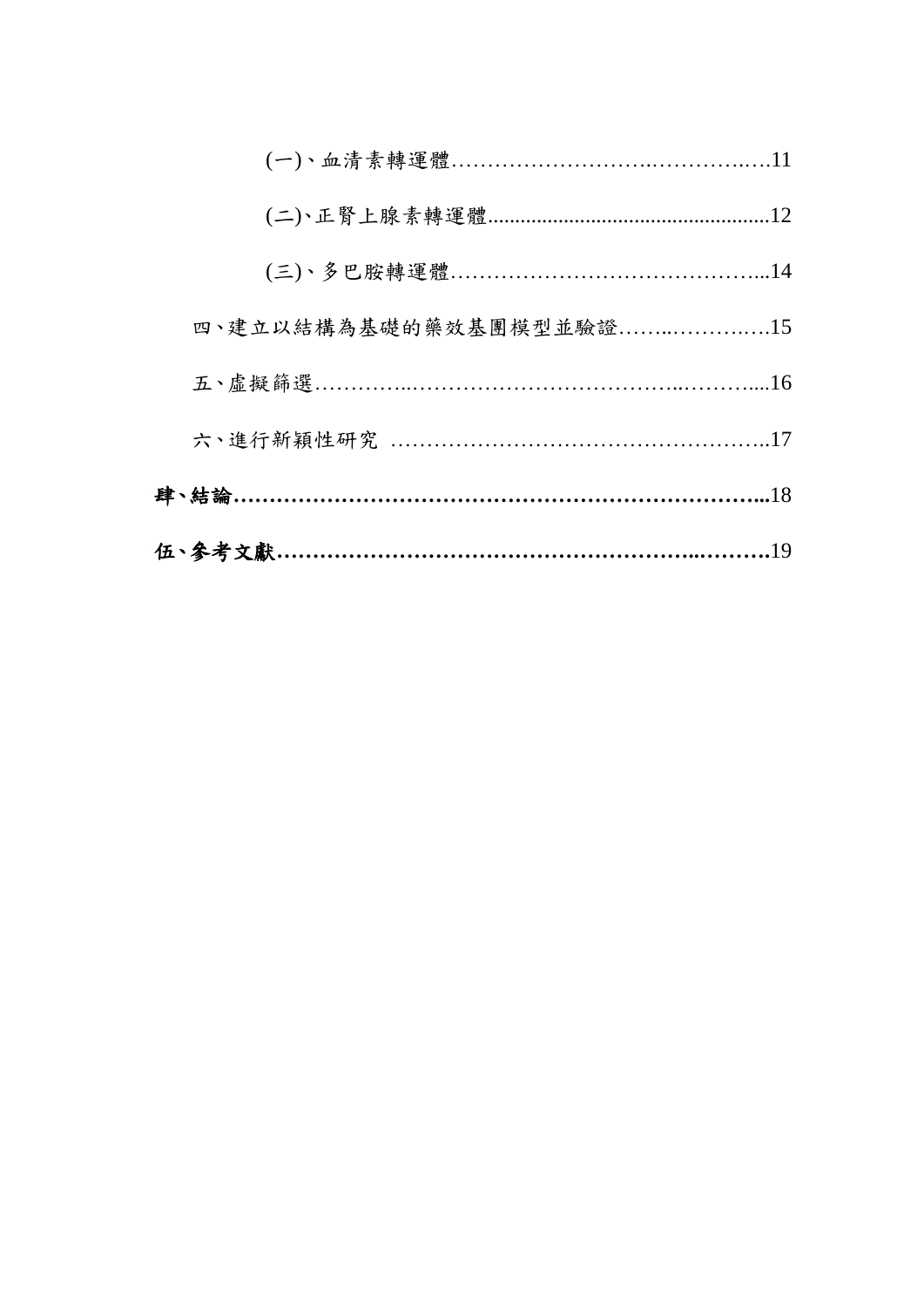### 中文摘要

血清素轉運體之主要功能為回收神經中過多的血清素。近期研究顯 示,抑制血清素轉運體可達到治療憂鬱症或精神疾病。除了血清素 轉運體,腦中還額外存在兩種同屬一級胺轉運體的蛋白,為正腎上 腺素轉運體多巴胺轉運體,這三種蛋白質的結構極為相似,使開 發新型且具選擇性對血清素轉運體的抑制劑受到阻礙。因此,本計 劃將採用電腦輔助藥物設計方法中的分子嵌合與結合力計算模組來 探討這三類神經傳導物質轉運體對於不同藥物的選擇度差異。並 且,分子嵌合後的同源模型與配體結合資訊將建立以結構為基礎的 藥效基團模型將套用到虛擬篩選,以求從 美國癌症研究所分子資料庫中快速檢索出具藥效潛力與高度選擇性 的血清素轉運體抑制劑。我們期望在將來以生物活性實驗來驗證所 搜尋出的藥物其藥效活性。

關鍵字:血清素轉運體;正腎上腺素轉運體;多巴胺轉運體;電腦 輔助藥物設計;分子嵌合;以結構為基礎的藥效基團;虛擬篩選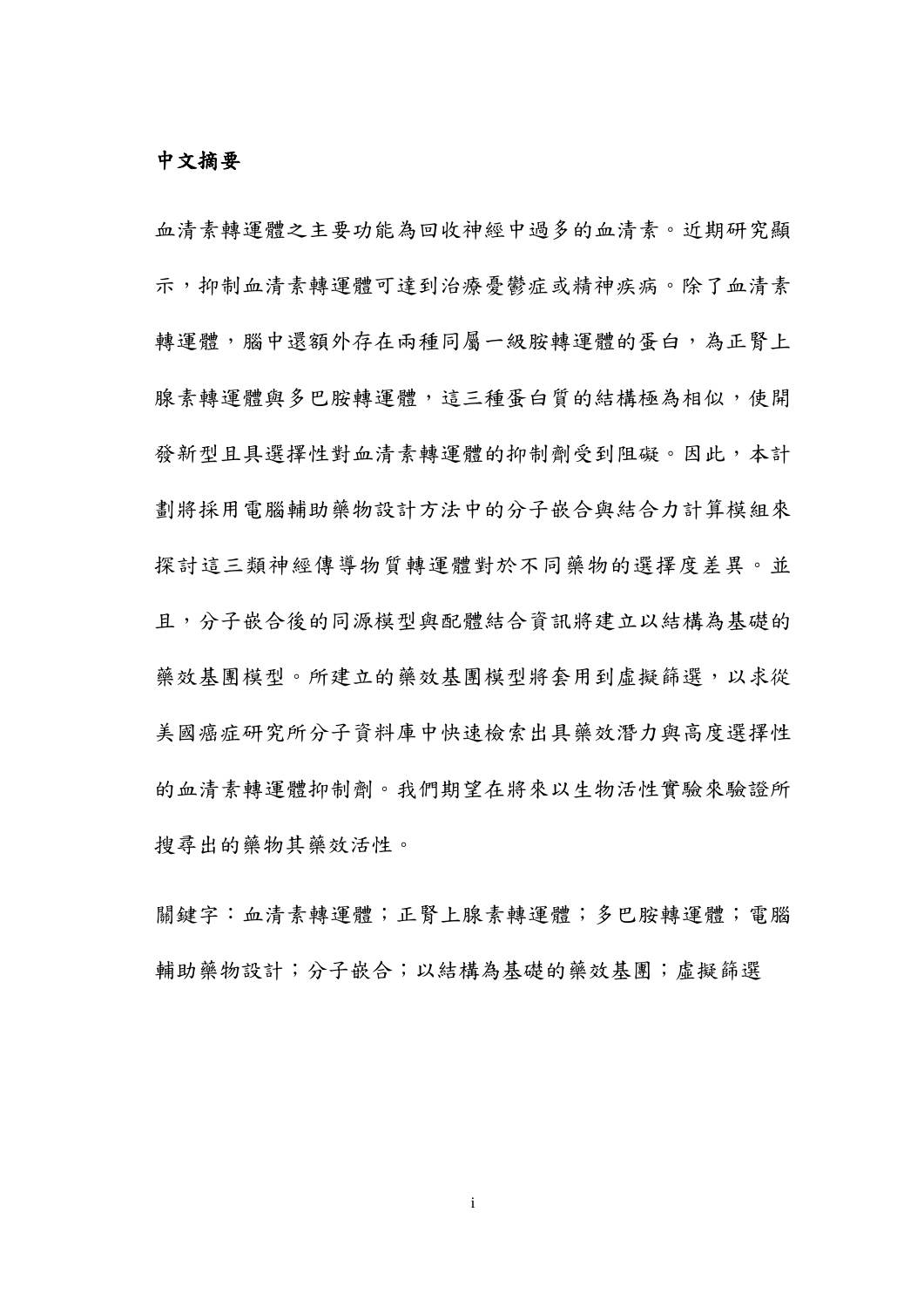### **Abstract**

Serotonin transport (SERT) is the key enzyme responsible for recycling serotonin in neurons. It has been recently shown that the inhibition of SERT has potential roles for the therapy of depression and psychiatric disorders. The other two monoamine transporters, the norepinephrine transporter (NET) and dopamine transporter (DAT), also exist in the human brain and have high structural similarity to SERT, resulting that is a major problem for designing novel and selective inhibitors of SERT. Hence, in this study, the computer-aided drug design approaches include molecular docking and interaction analysis protocols were used to investigate the selectivity of drugs at the SERT, NET and DAT. In addition, the structure-based pharmacophore model (SBPM) was developed based on the critical interactions between drugs and homology model of SERT, NET and DAT, respectively. Pharmacophore models were then used as 3D-query for virtual screening to retrieve potential hits that have high selectivity to SERT from National Cancer Institute (NCI) database. The selected number of potential compounds that can for future experimental studies in diseases associated SERT inhibition.

Key words: serotonin transporter (SERT), norepinephrine transporter (NET), dopamine transporter (DAT), computer-aided drug design, molecular docking, structure-based pharmacophore (SBPM), virtual screening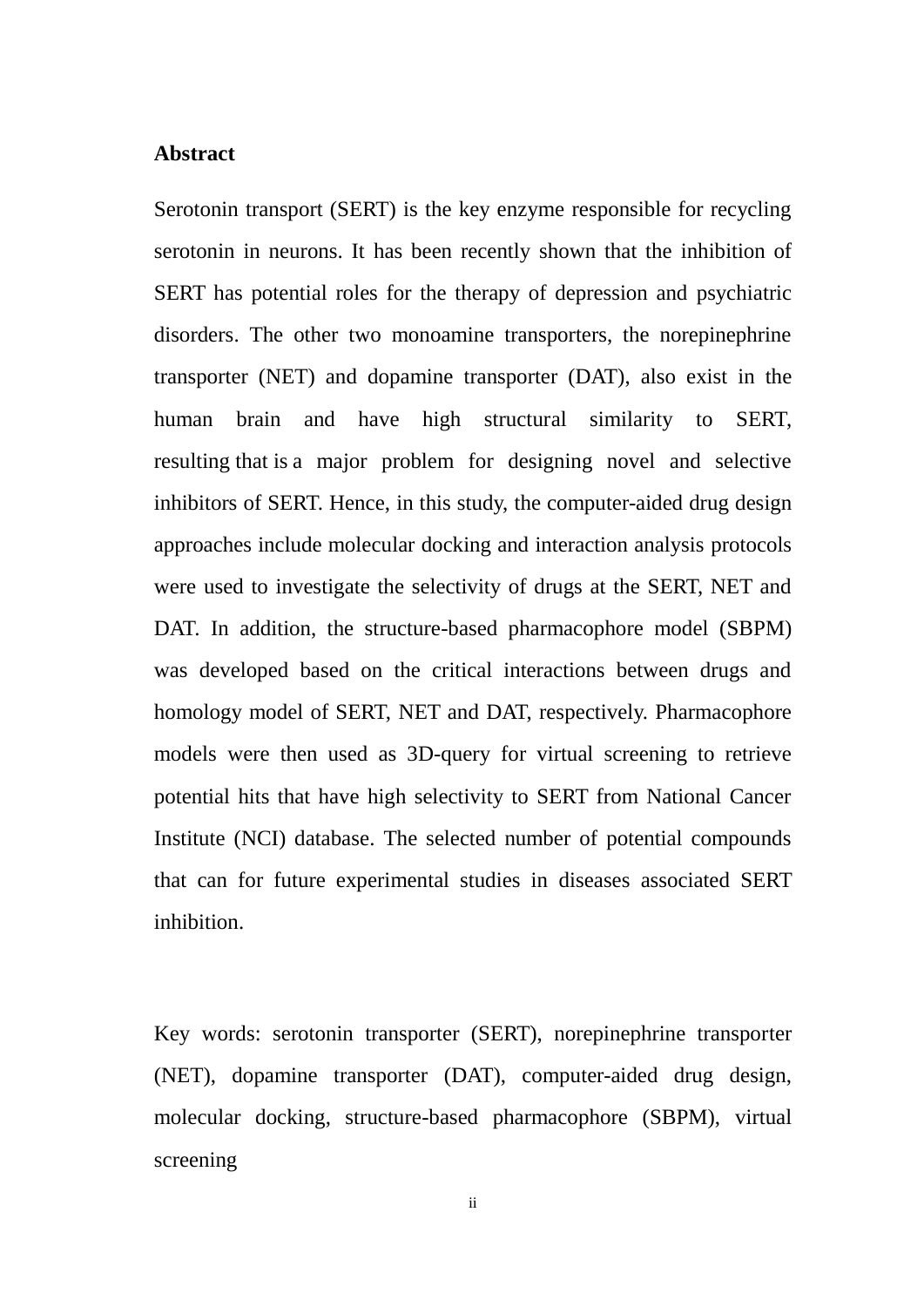## 作者及所屬單位:

周政利 (國立臺北科技大學工程科技研究所)

廖晃聖 (國立臺北科技大學工程科技研究所)

劉宣良 (國立臺北科技大學化學工程與生物科技系)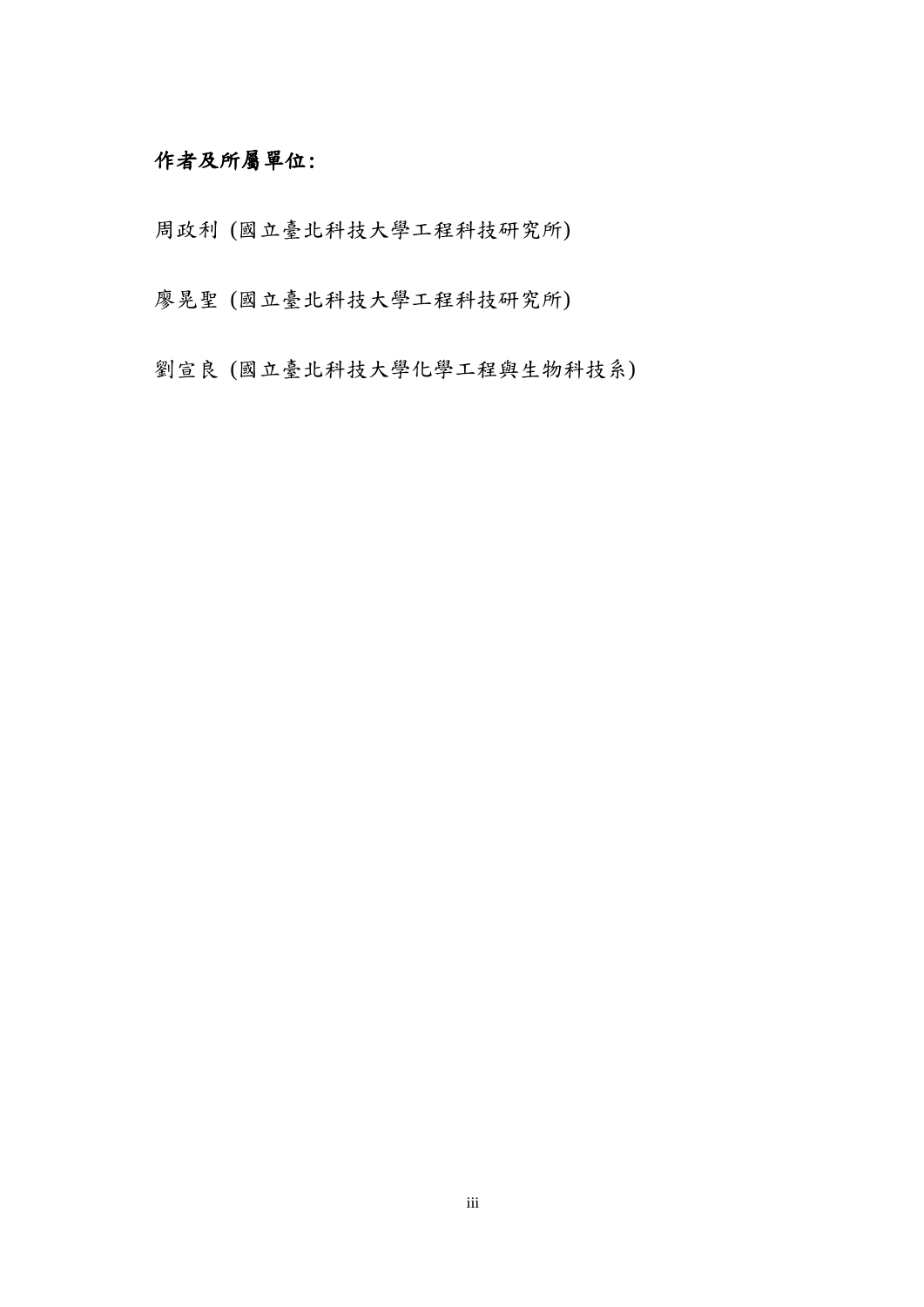### 壹、 計畫背景與目的

血清素(serotonin)是一種重要的一級胺神經傳導物質,負責神經 傳導衝動等行為(1)。過去研究指出,腦內若無法維持正常濃度的血 清素會出現憂鬱、情緒不穩及行為異常等症狀(2-5)。而位於神經元 末端半透膜上的血清素轉運體(serotonin transporter, SERT)功能為將 血清素再吸收回突觸前神經元,故在發展抗憂鬱藥物中,選擇將血 清素轉運體功能抑制來維持腦中正常的血清素濃度為治療憂鬱症之 主要目標。除了血清素轉運體,腦中還額外存在兩種同屬一級胺轉 運體的蛋白質,為正腎上腺素轉運體(norepinephrine transporter, NET) 與多巴胺轉運體(dopamine transporter, DAT),這三類蛋白質在結構 與功能上都極為相似,並且,目前尚缺乏這三類轉運體的三維結構, 對於開發新型且具選擇性結合血清素轉運體之藥物 (selective serotonin reuptake inhibitors, SSRIs)面臨到嚴重阻礙。因此,本計劃 將 先 採 用 電 腦 輔 助 藥 物 設 計 模 組 中 的 同源模型法 (homology modeling)架設出血清素轉運體、正腎上腺素轉運體與多巴胺轉運體 的三維結構並作為分子嵌合(molecular docking)實驗中的受體 (receptor),再以各轉運體的配體(ligand)逐一進行分子嵌合與結合力 評估(binding affinity analysis),以求解釋各個轉運體對於不同受質的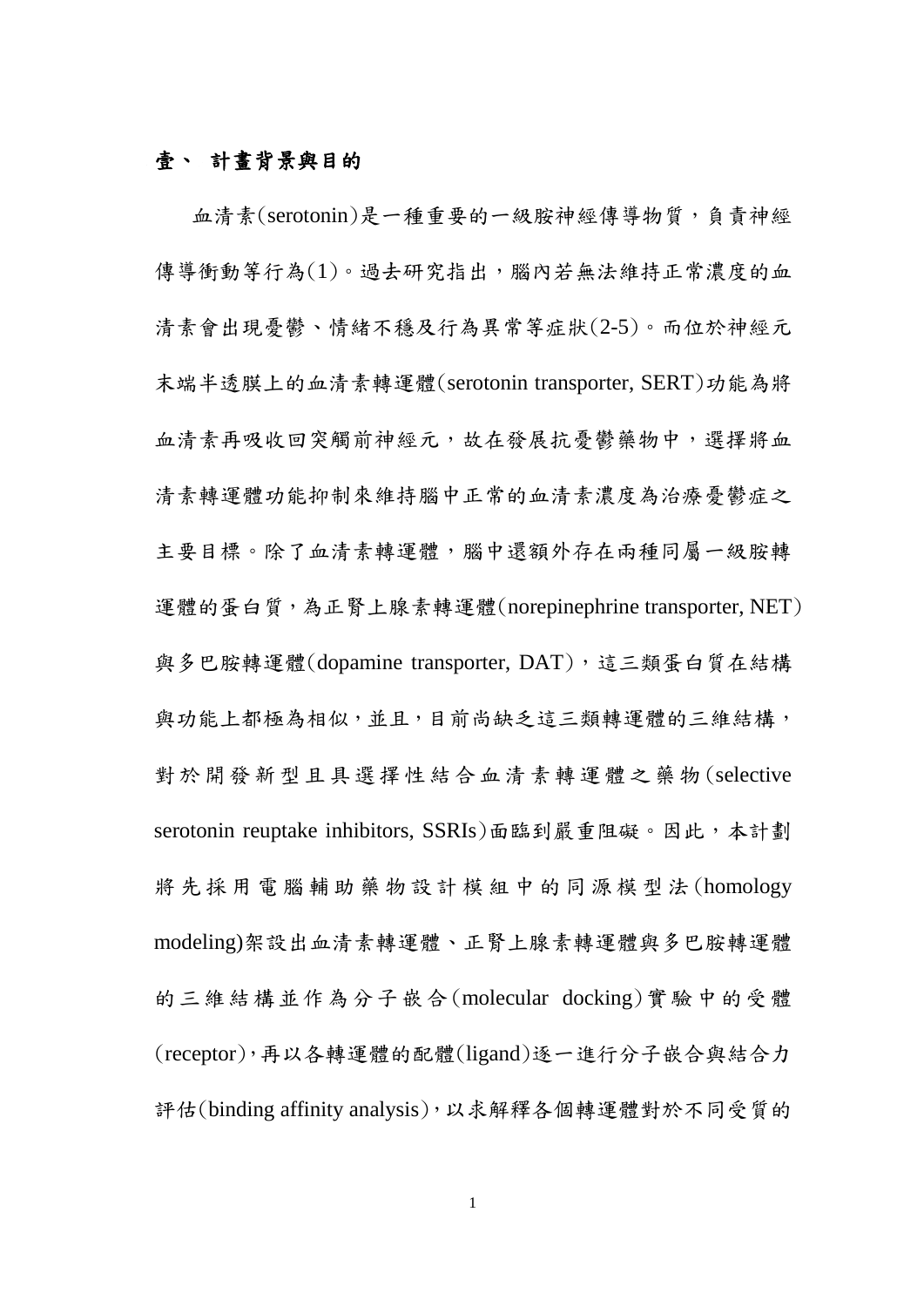選擇度差異性。進行完分子嵌合,各個轉運體與配體之最佳結合構 型會分別用來建立以結構為基礎的藥效基團模型(structure-based pharmacophore model), 此模型代表了轉運體要與化合物結合時所必 須擁有的官能基特性(pharmacophoric features)。計畫最後,我們會 將所架設出的以結構為基礎的藥效基團模型運用到虛擬篩選(virtual screening)。本計劃所使用的分子資料庫為美國國家癌症研究所 (National Cancer Institute, NCI)所提供的化學分子資料庫。若化合物 可通過血清素轉運體與其配體之結合構型所架設出的藥效基團模型 並無法通過另兩類的藥效基團模型,我們將認定這些化合物分子是 對血清素轉運體具高度選擇性,可在將來的生物活型實驗來驗證其 藥效能力。

### 貳、 研究方法與過程

一、研究總流程

本研究計畫的理論計算將採用由美國 Accelrys 公司開發及台 灣分子視算股份有限公司代理的生物分子模擬軟體 Discovery Studio 3.0(DS 3.0)。其研究方法流程如圖一所示,並簡述如下: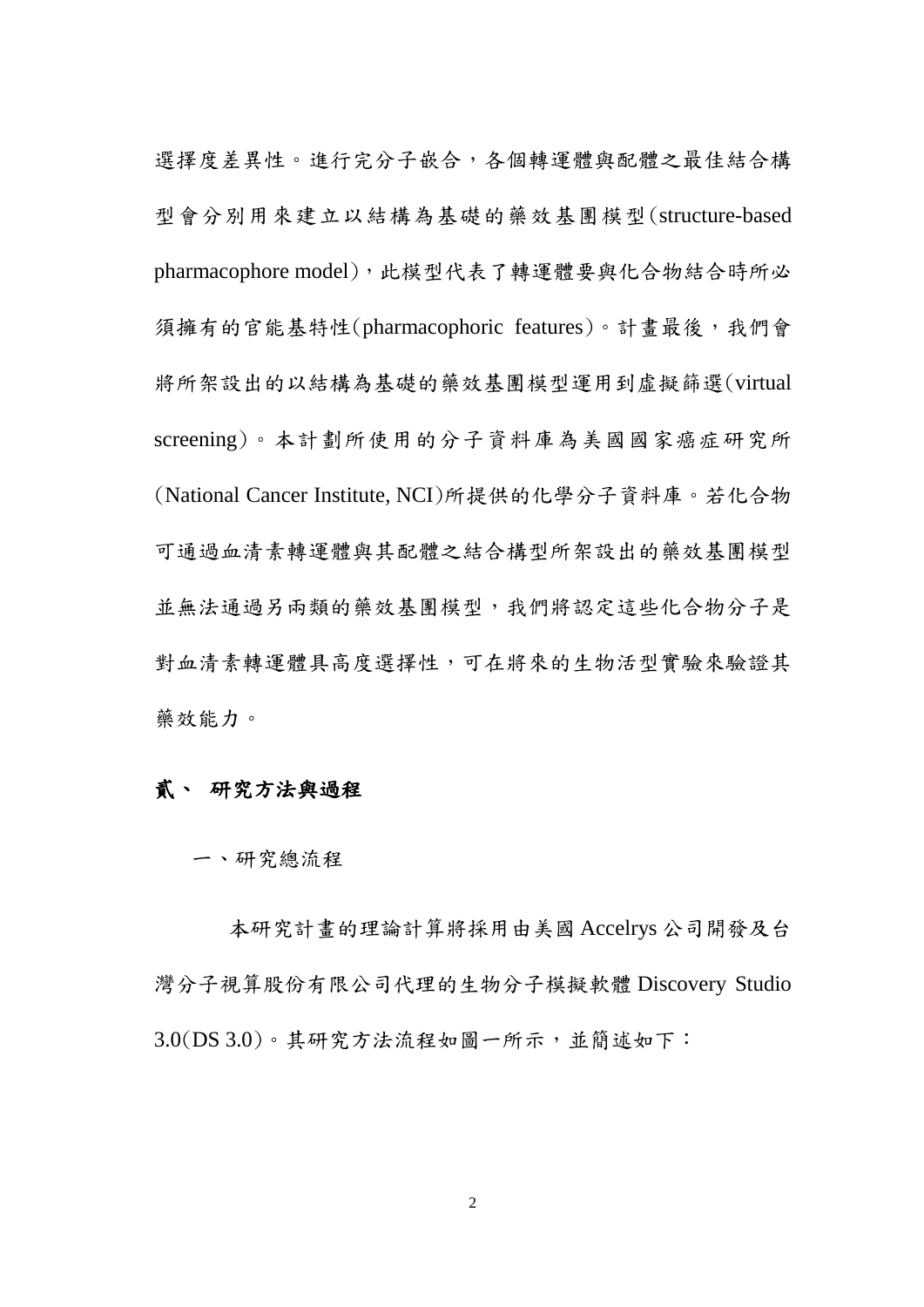

圖一、本計劃的進行流程示意圖。包含了建立同源模型、分子嵌合、 建立以結構為基礎的藥效基團模型以及虛擬篩選。

二、建立血清素轉運體、正腎上腺素轉運體與多巴胺轉運體同源 模型

本步驟將先下載目標蛋白的胺基酸序列。首先,我們從全球 蛋 白 質 資 源 數 據 庫 網 站 ( 圖 二 ) (UniProt website: http://www.uniprot.org/)中分別鍵入關鍵字 "serotonin transporter"、

"norepinephrine transporter" 與 "dopamine transporter" 作搜尋,並 且鎖定 organism 為"human", 最後,從網站中搜尋出各個轉運體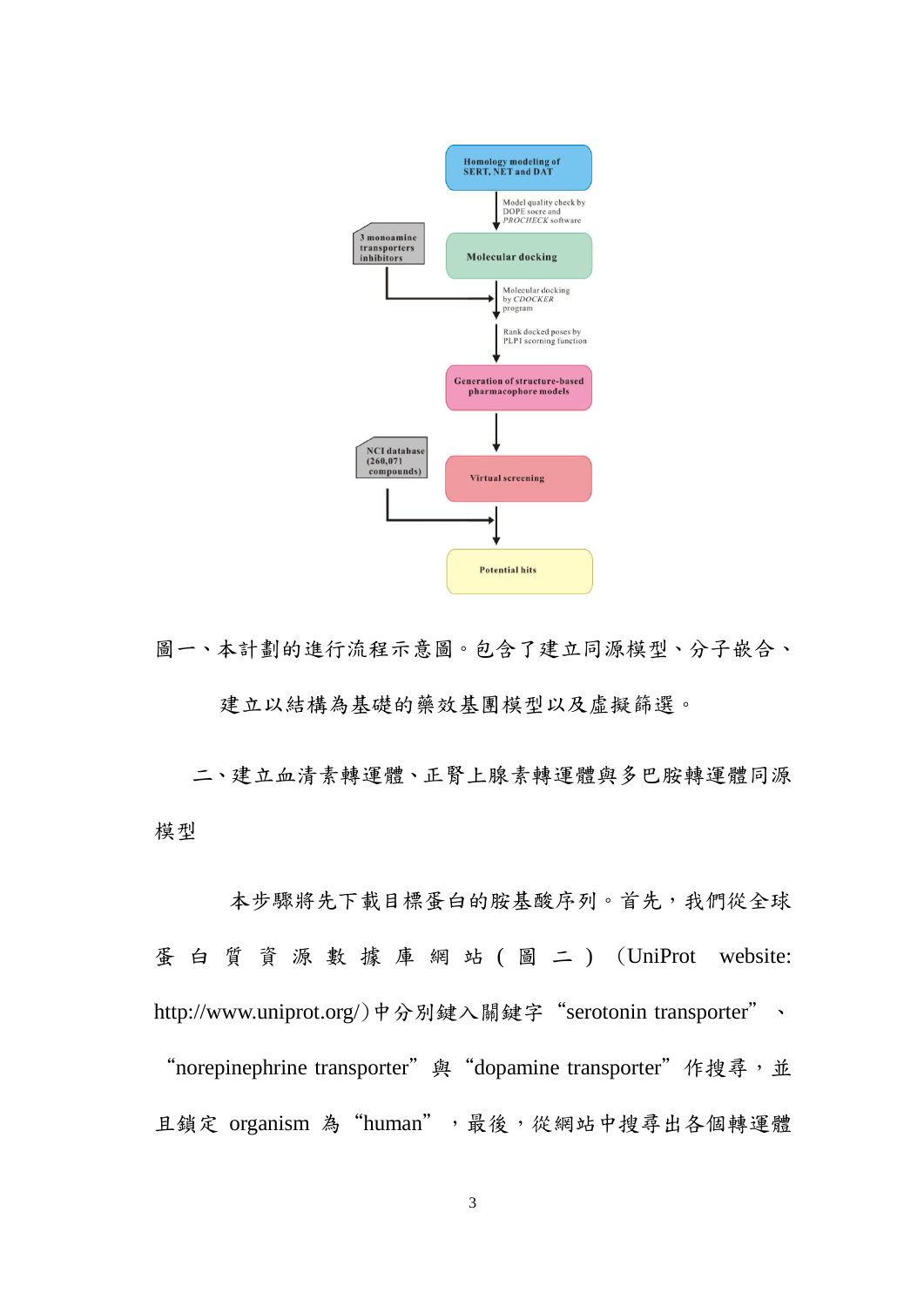蛋白的序列代碼分別為:P31645、P23975 與 Q01959 將下載至 DS 3.0 準備後續的實驗。另外,本計劃所使用的模板蛋白為細菌的白胺酸 轉運體(leucine transporter, LeuT) (6), 在蛋白質分子資料庫(Protein Data Bank, PDB)中的代號為 2Q72,蛋白質資源數據庫網站中的代號 為 O67854。此蛋白的受質結合區胺基酸序列與目標蛋白的胺基酸序 列相似度極高,並在國際上常被作為討論相關議題之用,故可供採 信。我們會先以 DS 3.0 中的 *Align Sequences* 模組分別將目標蛋白的 序列與模板蛋白的序列進行序列比對(sequence alignment),而序列 比對的結果再以 DS 3.0 中的 *Build Homology Model*s 模組根據模板蛋 白的三維結構分別架設出各目標蛋白的同源模型。初步設定為各個 轉運體蛋白分別產生五個同源模型。

| UniProt                                                              |                                                                                                          |                                                                                                                                                      |                                                                                                                                                                                                                                                                                                                                                                 |  |
|----------------------------------------------------------------------|----------------------------------------------------------------------------------------------------------|------------------------------------------------------------------------------------------------------------------------------------------------------|-----------------------------------------------------------------------------------------------------------------------------------------------------------------------------------------------------------------------------------------------------------------------------------------------------------------------------------------------------------------|--|
| <b>Search</b>                                                        | <b>Blast</b><br>Align<br>Retrieve                                                                        |                                                                                                                                                      | <b>ID Mapping</b>                                                                                                                                                                                                                                                                                                                                               |  |
| Search in                                                            | Query                                                                                                    |                                                                                                                                                      |                                                                                                                                                                                                                                                                                                                                                                 |  |
|                                                                      | Protein Knowledgebase (UniProtKB)<br>$\overline{\phantom{a}}$                                            |                                                                                                                                                      | <b>Advanced Search »</b><br>Clear<br><b>Search</b>                                                                                                                                                                                                                                                                                                              |  |
| WELCOME                                                              |                                                                                                          |                                                                                                                                                      |                                                                                                                                                                                                                                                                                                                                                                 |  |
| The mission of UniProt is to provide the scientific community with a |                                                                                                          |                                                                                                                                                      | <b>NEWS</b>                                                                                                                                                                                                                                                                                                                                                     |  |
|                                                                      | comprehensive, high-quality and freely accessible resource of protein sequence                           |                                                                                                                                                      | UniProt release 2013_06 - May 29, 2013                                                                                                                                                                                                                                                                                                                          |  |
| and functional information.                                          |                                                                                                          |                                                                                                                                                      | Back to the wild   Cross-references to SignaLink   Removal of                                                                                                                                                                                                                                                                                                   |  |
| What we provide                                                      |                                                                                                          |                                                                                                                                                      | cross-references to HSSP                                                                                                                                                                                                                                                                                                                                        |  |
|                                                                      |                                                                                                          |                                                                                                                                                      | > Statistics for UniProtKB:                                                                                                                                                                                                                                                                                                                                     |  |
| <b>UniProtKB</b>                                                     | Protein knowledgebase, consists of two sections:                                                         |                                                                                                                                                      | Swiss-Prot - TrEMBL<br>> Forthcoming changes                                                                                                                                                                                                                                                                                                                    |  |
|                                                                      | Swiss-Prot, which is manually annotated and<br>reviewed                                                  |                                                                                                                                                      | > News archives                                                                                                                                                                                                                                                                                                                                                 |  |
| TrEMBL, which is automatically annotated and is<br>not reviewed.     |                                                                                                          |                                                                                                                                                      | Follow @uniprot 609 followers                                                                                                                                                                                                                                                                                                                                   |  |
|                                                                      | Includes complete and reference proteome sets.                                                           |                                                                                                                                                      | <b>SITE TOUR</b>                                                                                                                                                                                                                                                                                                                                                |  |
| UniRef                                                               | Sequence clusters, used to speed up sequence similarity<br>searches                                      |                                                                                                                                                      | Senta<br>Francisco Corporation 12<br><b>New Street Free</b>                                                                                                                                                                                                                                                                                                     |  |
| <b>UniParc</b>                                                       | Sequence archive, used to keep track of sequences and<br>their identifiers                               | <b>Manager</b><br>This tutarial will above you have to<br><b>Brasil Mid - April 198</b><br>find of preteins implicated in<br>dialectes, and whose 2D |                                                                                                                                                                                                                                                                                                                                                                 |  |
| Supporting data                                                      | Literature citations, taxonomy, keywords, subcellular<br>locations, cross-referenced databases and more. |                                                                                                                                                      | a Transfer Hormond consider<br>structure has been ordered.<br>. Total LT women annual<br><b>Seattle Former</b><br>the product in the state of the product of the<br>Start <sub>-O</sub><br><b>START AND ARTICLES</b><br>which are a straight to be<br><b>Callen Association</b><br><b>SERVE MARKET</b><br>. Limited stations<br><b>Canada</b><br><b>DOM: NO</b> |  |
| <b>Getting started</b>                                               |                                                                                                          |                                                                                                                                                      |                                                                                                                                                                                                                                                                                                                                                                 |  |

圖二、UniProt website網站首頁圖。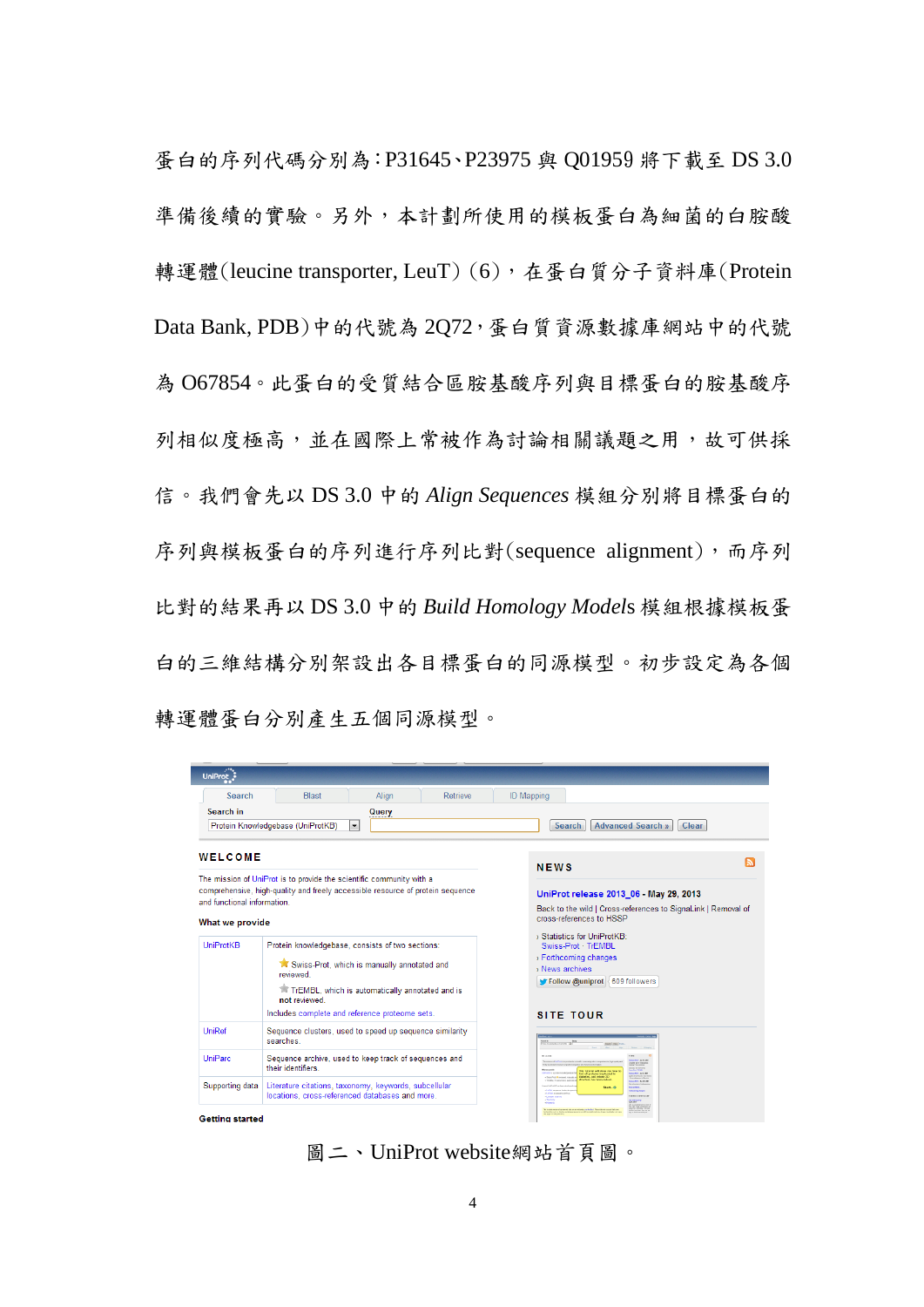三、驗證同源模型

由上個步驟所架設出的同源模型會以DS 3.0軟體內建的 discrete optimized potential energy (DOPE)分數值與額外的蛋白質結 構驗證軟體"PROCHECK"(7)來做模型優劣度的評估。DOPE分數 最低與PROCHEK驗證結果最好的模型會套用至分子嵌合實驗。

四、分子嵌合

為了探討各個轉運體對於不同受質間的選擇度差異,我們將 搜集過去文獻對這三類轉運體擁有不同親和力的藥物作為分子嵌合 實驗的配體,所選用的化合物包含 :paroxetine、nisoxetine與 methylphenidate(圖三),我們將這三個化合物對不同類轉運體蛋白的 IC50值(抑制50%蛋白活性所需要的藥物濃度)整理於表一。在本計劃 中,分子嵌合計算是以DS 3.0的*CDOCKER*模組進行。進行分子嵌合 計算前,步驟一所建設出的血清素轉運體、正腎上腺素轉運體與多 巴胺轉運體同源模型會先進行能量最適化(energy minimization)並帶 入CHARMm(8)函數來完成蛋白質的前處理。各個轉運體的受質結 合區將依照過去文獻(9)所定義的胺基酸而選取,並將架設binding site sphere來含括整個受質結合區。分子嵌合實驗進行後,各抑制劑 分別會產生30個結合構型,我們會以軟體中的piecewise linear

5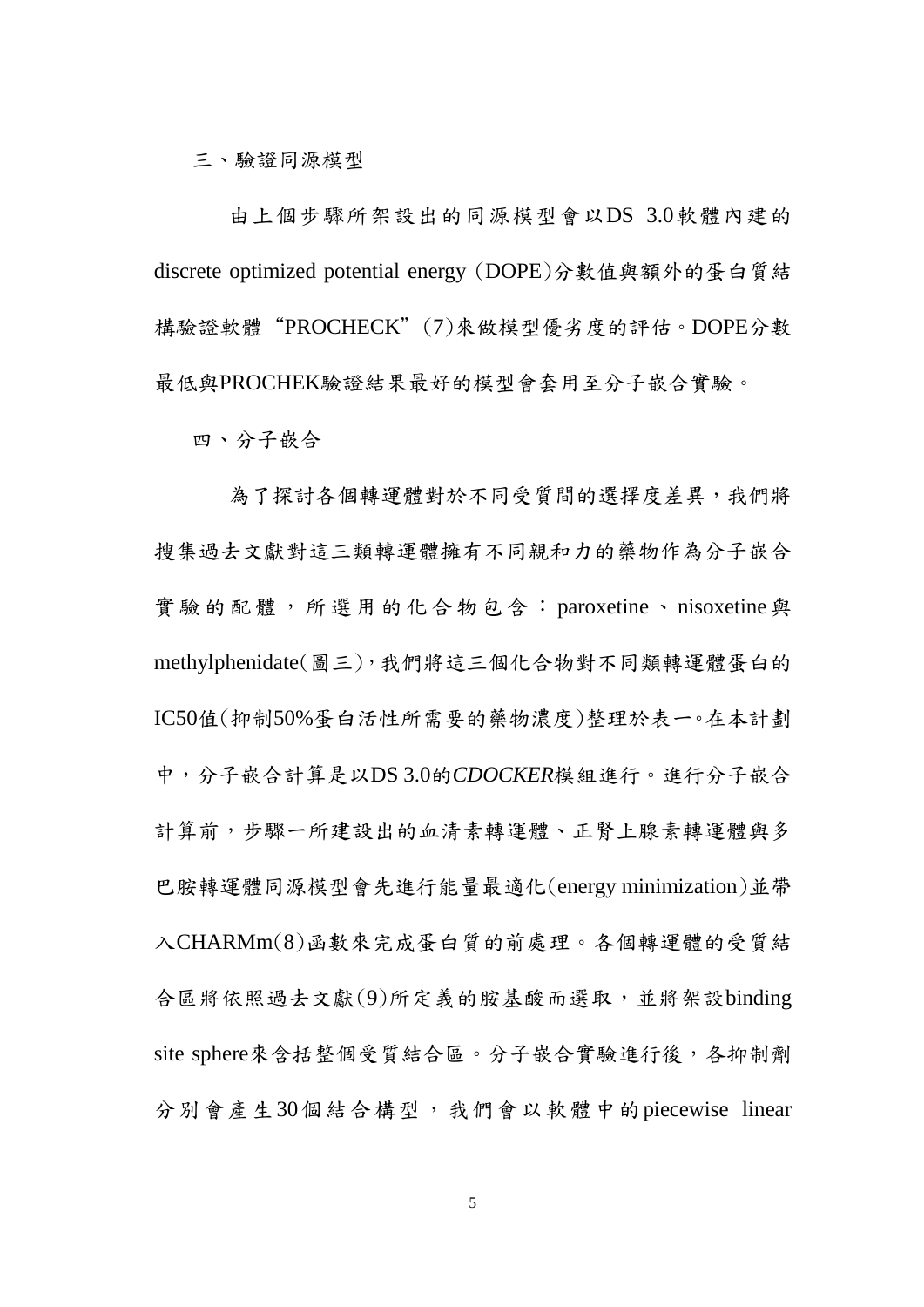potential 1(PLP1)(10)評分法進行構型挑選。分數最高者之構型我們 再以視覺檢測法(visual section)確認此構型是否與過去文獻相符來 討論這三類轉運體對於不同受質的選擇度差異。



圖三、Paroxetine、nisoxetine與methylphenidate的二維分子結構示意 圖。

表一、Paroxetine、nisoxetine與methylphenidate對於三種轉運體蛋白

| drug            | <b>SERT</b> | <b>NET</b> | <b>DAT</b> |
|-----------------|-------------|------------|------------|
| paroxetine      | 0.25        | 312        | n/a        |
| nisoxetine      | 400         | 5.3        | 497        |
| methylphenidate | > 50,000    | 514        | X4         |

之IC50値(單位:nM)整理表。

五、建立藥效基團模型並驗證

早期的藥物化學家將藥效基團定義為能使分子表現出活性 的最基本官能基;在一系列或是擁有相同生物活性的分子中,通常 可以找出共通的結構特徵,利用這些結構特徵去定義其化學特性);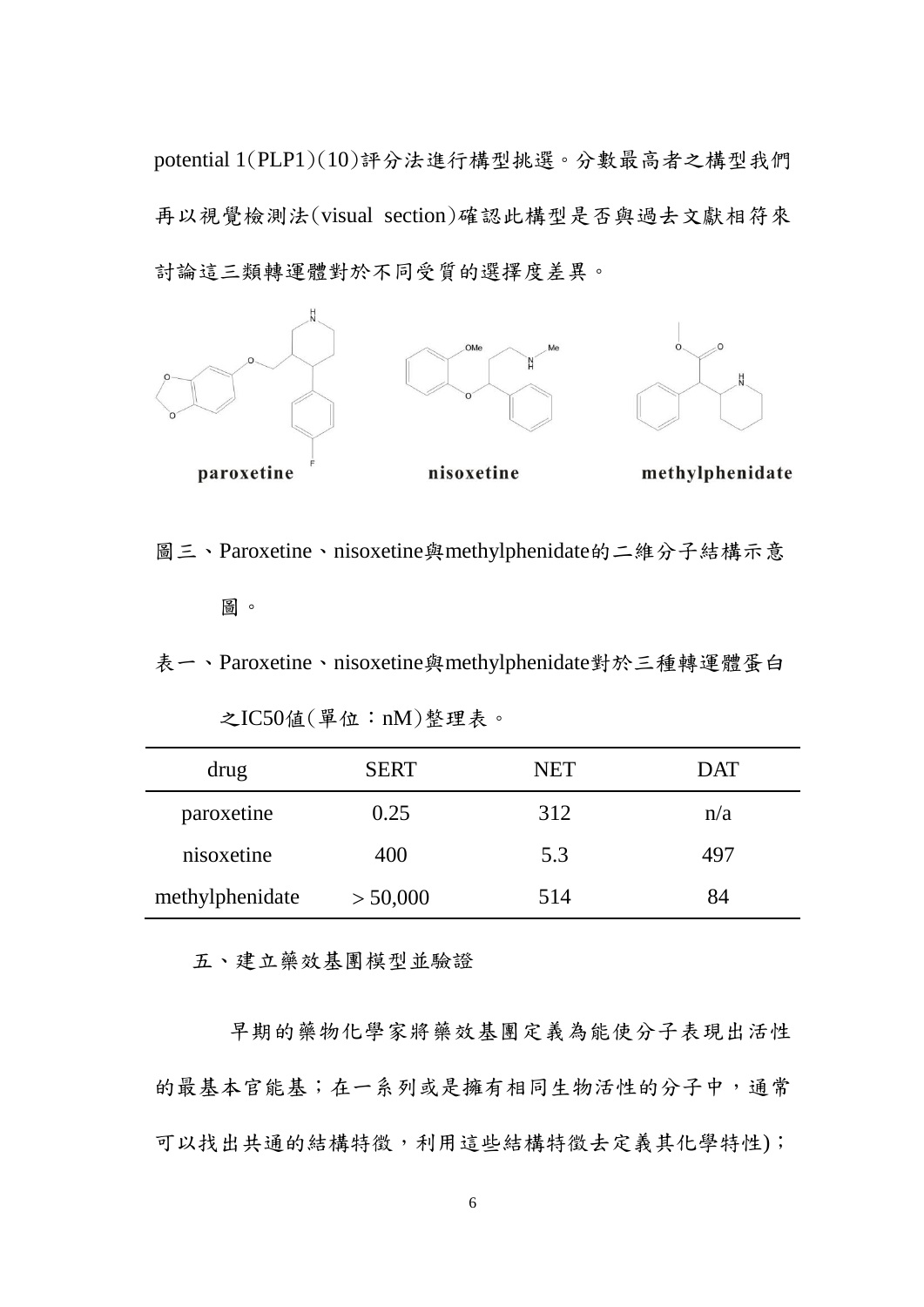例如:氫鍵接合部位、親脂性部位、正負電荷部位等,用來描述相 對可能結合受體活性部位的化學特性,推論出只要作用於相同活性 部位的其他分子也將具有相同的化學特性。而本研究將利用DS 3.0 內的*Receptor-Ligand Pharmacophore Generation*模組直接利用各個目 標蛋白與配體的複合體結構來架設藥效基團模型。為了要確定模型 的預測能力,我們會以接收操作特徵曲線(receiver operative characteristic curve, ROC curve)(11)做驗證。接收操作特徵曲線是可 以針對模型的靈敏度進行描述,即真陽性率(true positive rate, TPR) 與假陽性率 (false positive rate, FPR)的值。真陽性率為在所有陽性 樣本中能正確區分陽性的能力;而假陽性率為在所有陰性的樣本中 有多少假陽性可被篩選出,最後分別以假陽性率為Y軸、真陽性率為 X軸作出接收操作特徵曲線來評估此模型的預測能力值。因此,我們 分別另外蒐集140個血清素轉運體抑制劑、100個正腎上腺素轉運體 與75個多巴胺轉運體抑制劑來針對所架設的藥效基團模型進行驗 證。

六、虛擬篩選

本研究中所採用的虛擬藥物分子資料庫為NCI,而這些分子 的結構可從網站上下載,並可直接進行虛擬藥物篩選。首先,我們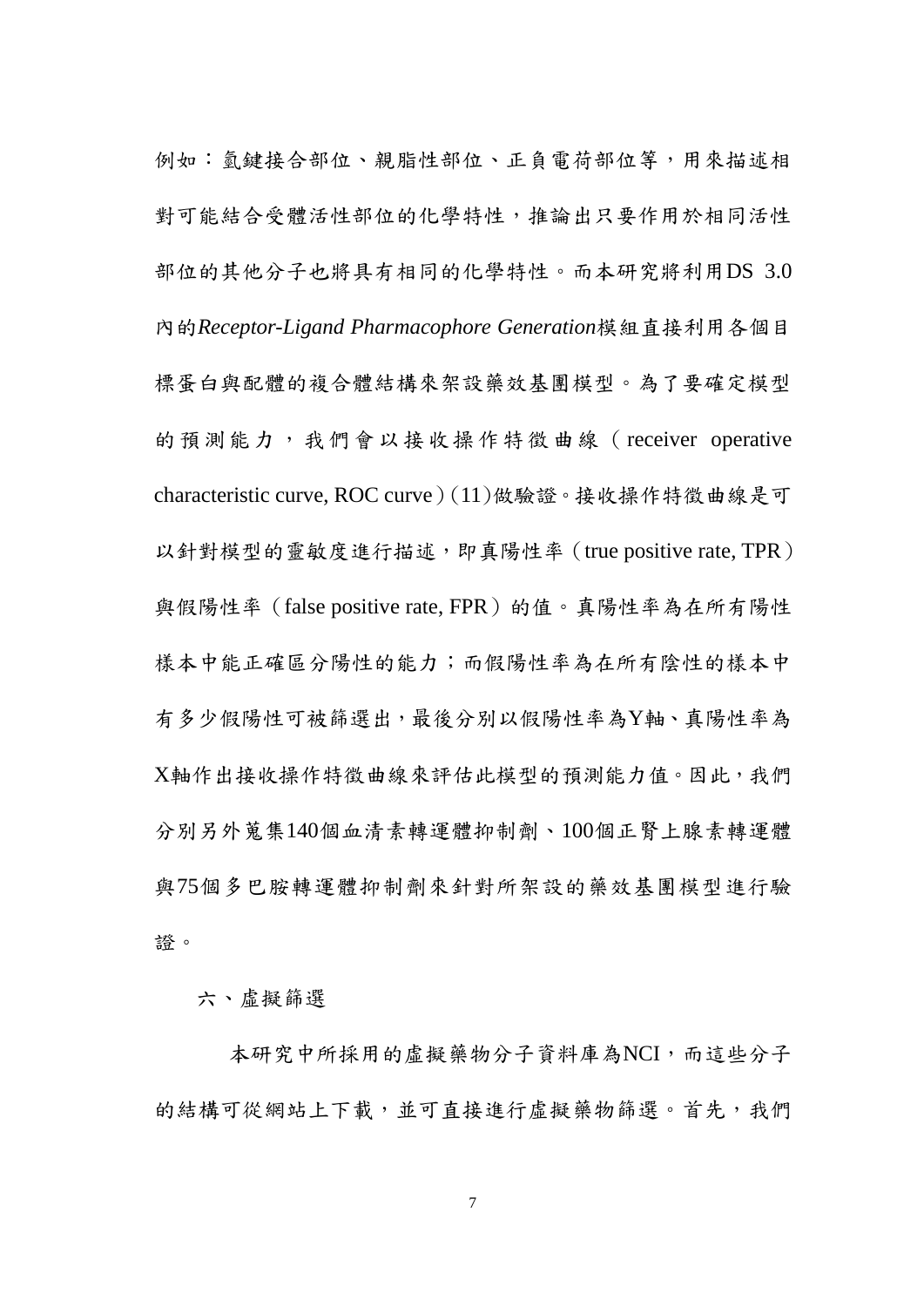會以Lipinski's rules of five (12)進行篩選,確保找出的化合物分子帶 有藥物特性。為了要進一步的搜尋出對血清素轉運體具高選擇性的 抑制劑,我們會先利用所架設出的藥效基團模型進行下一步的藥物 篩選,以獲得理論上具親合性的新型分子。若化合物能通過以血清 素轉運體和其配體之複合體為基準所架設出的藥效基團模型且不能 通過另兩者轉運體蛋白與其配體之複合體為基準所架設出的藥效基 團模型,我們將挑選出並作為具潛力的藥物。

### 參、主要發現與結論

一、以血清素轉運體、正腎上腺素轉運體與多巴胺轉運體與模板 蛋白進行序列比對

由於截至目前為止,血清素轉運體、正腎上腺素轉運體與多 巴胺轉運體的三維結構並未被決定,因此我們必須利用同源模型的 方法建構其結構,我們選用細菌的白胺酸轉運體蛋白質結構作為模 板,並進行序列比對以架構出血清素轉運體、正腎上腺素轉運體與 多巴胺轉運體的三維結構。結果顯示,血清素轉運體對於白胺酸轉 運體蛋白質的 sequence identity 為 20.8%, 而 sequence similarity 為 41.1%;正腎上腺素轉運體對於白胺酸轉運體蛋白質的 sequence identity 為 20.0%, sequence similarity 為 41.6%; 多巴胺轉運體對於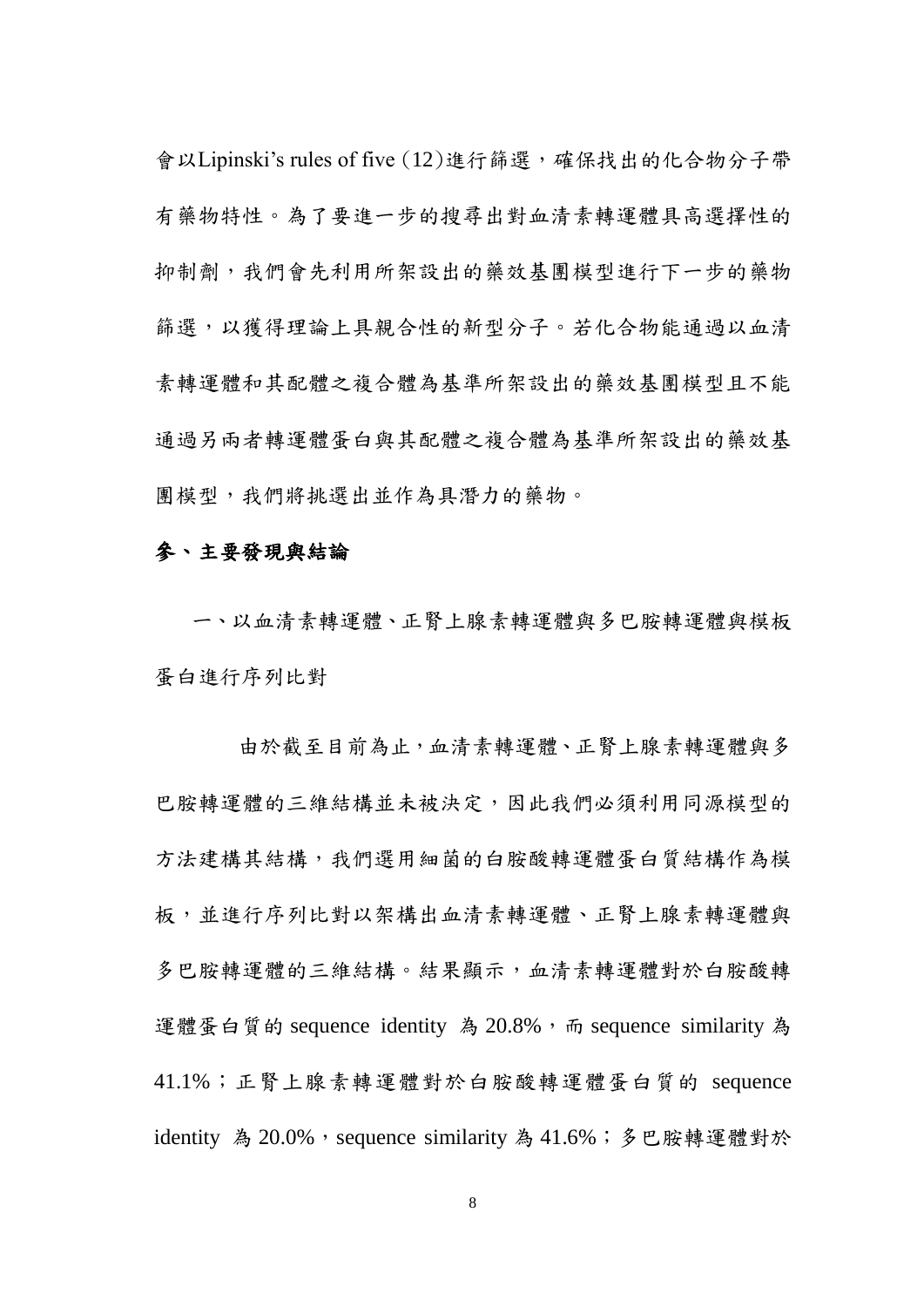白胺酸轉運體蛋白質的sequence identity和 sequence similarity分別為 12.1%與 31.7%。另外,序列比對的結果顯示(圖五),各個轉運體 蛋白的受質結合區相似度極高(圖中方框紅色處),證實他們確實具 有高度的同源性,並且與過去文獻相符合(13)。我們將以此序列比 對的結果來架設各個轉運體蛋白的同源模型。



圖五、以血清素轉運體、正腎上腺素轉運體與多巴胺轉運體序列與 模板蛋白進行序列比對之結果。胺基酸背景顏色為深靛青色代 表序列相似度和;淡靛青色代表 序列相似度低。紅色框起的部份為受質結合區。

二、建立血清素轉運體、正腎上腺素轉運體與多巴胺轉運體同 源模型與驗證

步驟一所產生的序列比對資訊將由 DS 3.0 中的 *Build Homology Model*s 模組分別產生五個血清素轉運體、正腎上腺素轉運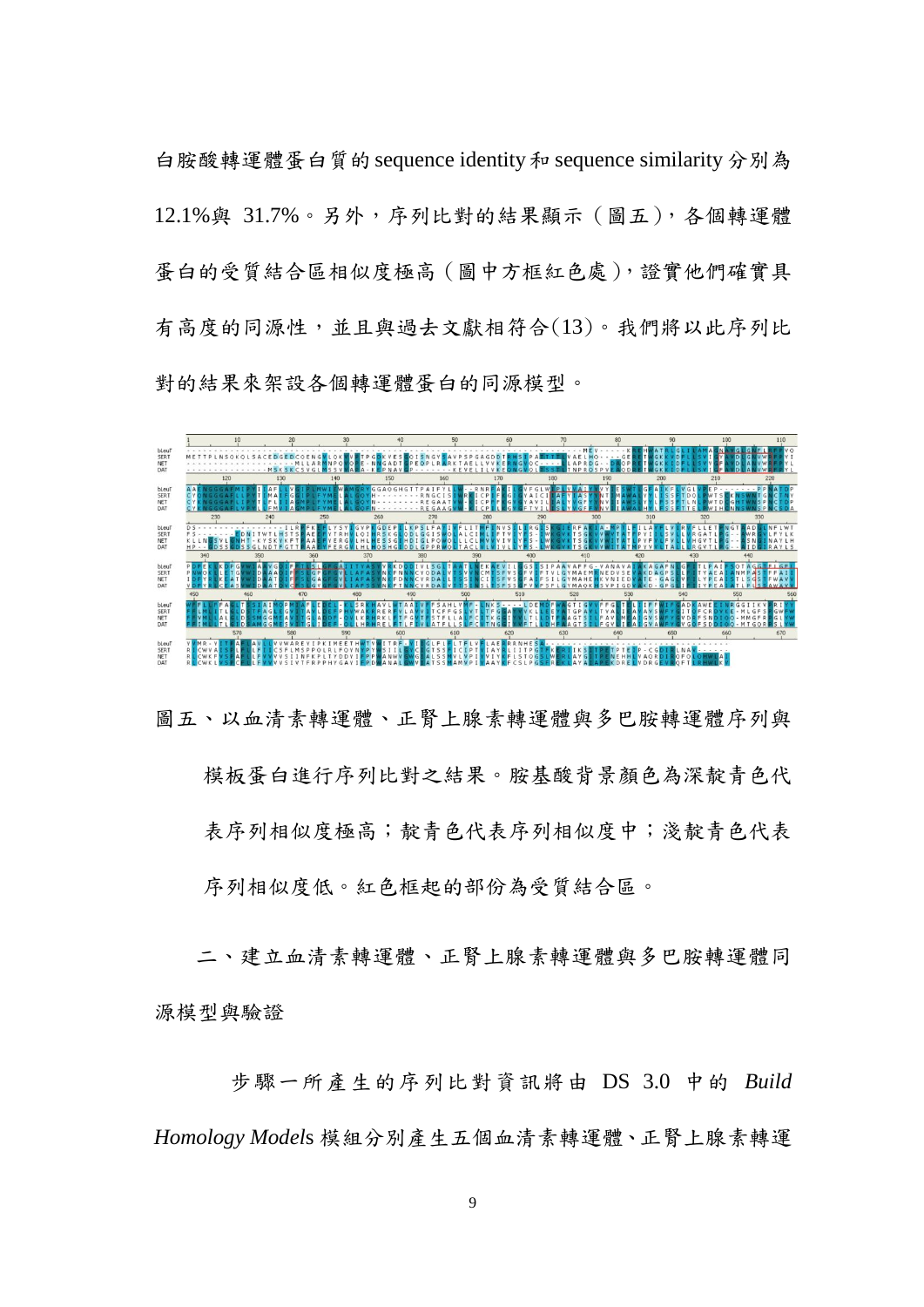體與多巴胺轉運體蛋白的三維結構,並經由 DOPE 分數進行評估。 DOPE 分數最優者其三維構形將呈現在圖六,顯示出三個轉運體蛋 白在外觀上並無明顯差異。另外,我們再以 *PROCHEK* 軟體進行模 型的驗證並將結果顯示在圖七。圖七(A)指出所架設的血清素轉運體 同源模型其 527 個胺基酸中,有 430 個坐落在 most favoured regions (佔 92.9%);圖七(B)指出所架設的正腎上腺素轉運體同源模型其 538 個胺基酸中,有 431 個坐落在 most favoured regions (佔 91.3%); 而圖七(C)指出所架設的多巴胺轉運體其 537 個胺基酸中,有 425 個 坐落在 most favoured regions (佔 91.4%)。總結以上驗證結果, 指出 我們所架設出的同源模型都已達到進行模擬實驗之標準,可套用至 下一階段的分子嵌合實驗。



圖六、(A)血清素轉運體、(B)正腎上腺素轉運體與(C)多巴胺轉運 體蛋白其最佳同源模型之三維結構圖與 DOPE 分數值。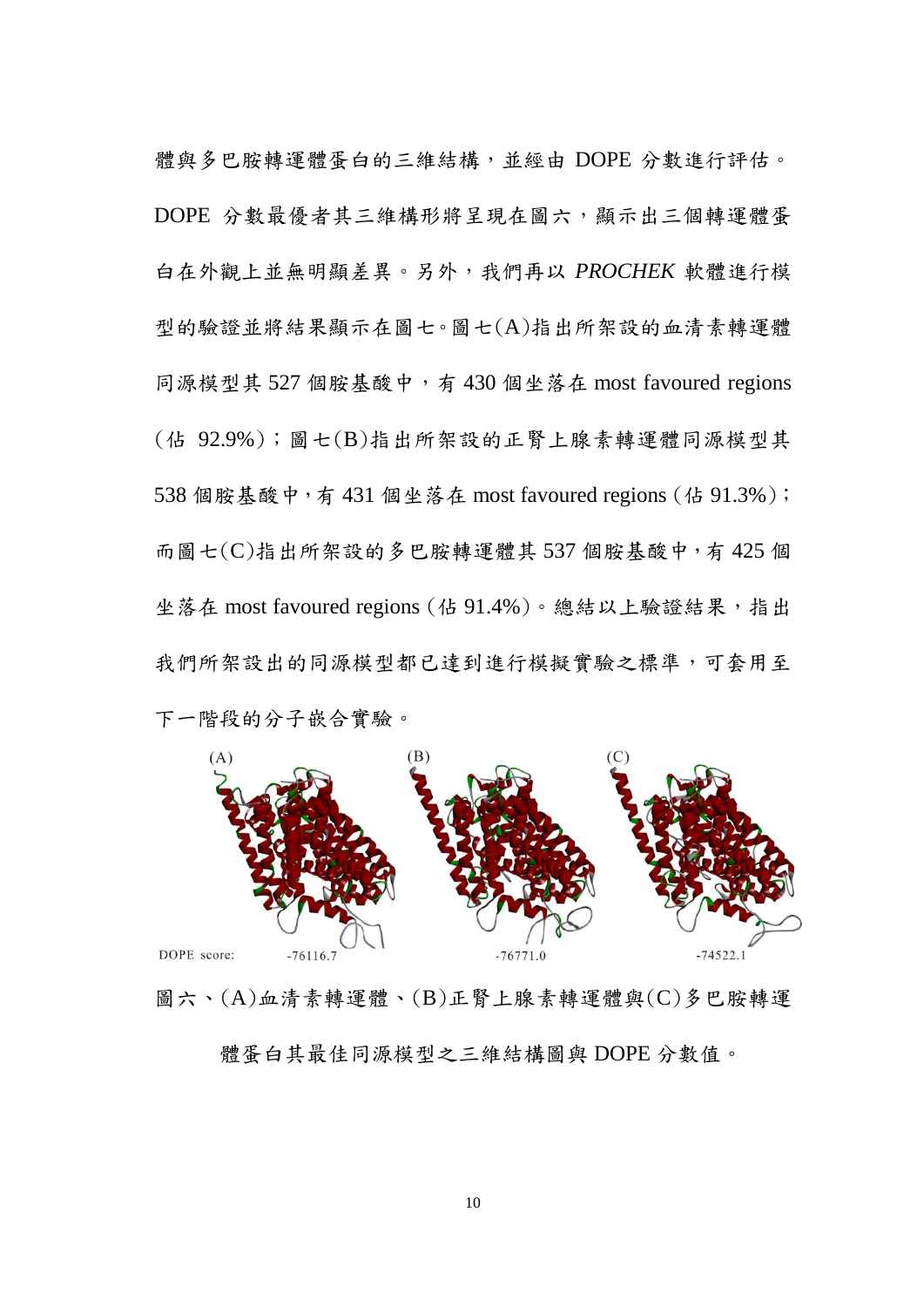

圖七、(A)血清素轉運體、(B)正腎上腺素轉運體與(C)多巴胺轉運 體其最佳同源模型經由 *PROCHEK* 軟體(Ramachandran plot) 驗證之結果。

三、分子嵌合

(一)、血清素轉運體

由上個步驟所決定出的最佳血清素轉運體同源模型將作 為分子嵌合的受體,並將 paroxetine、nisoxetine 與 methylphenidate 利用 DS 3.0 內的 *CDOCKER* 模組進行分子嵌合實驗,實驗後經由 PLP1 評分函數計算後分數最高者將挑選出並呈現在圖八。圖八顯 示,三個化合物都能嵌合入血清素轉運體同源模型的受質結合區 中。為了要進一步分析三個化合物對於血清素轉運體的結合力差異 性,我們利用 DS 3.0 內的 *Analyze Ligand Poses* 模組來計算這三個化 合物對於血清素轉運體受質結合區之重要胺基酸所形成的氫鍵與凡 德瓦爾力鍵結的數目。結果顯示,paroxetine 與血清素轉運體受質結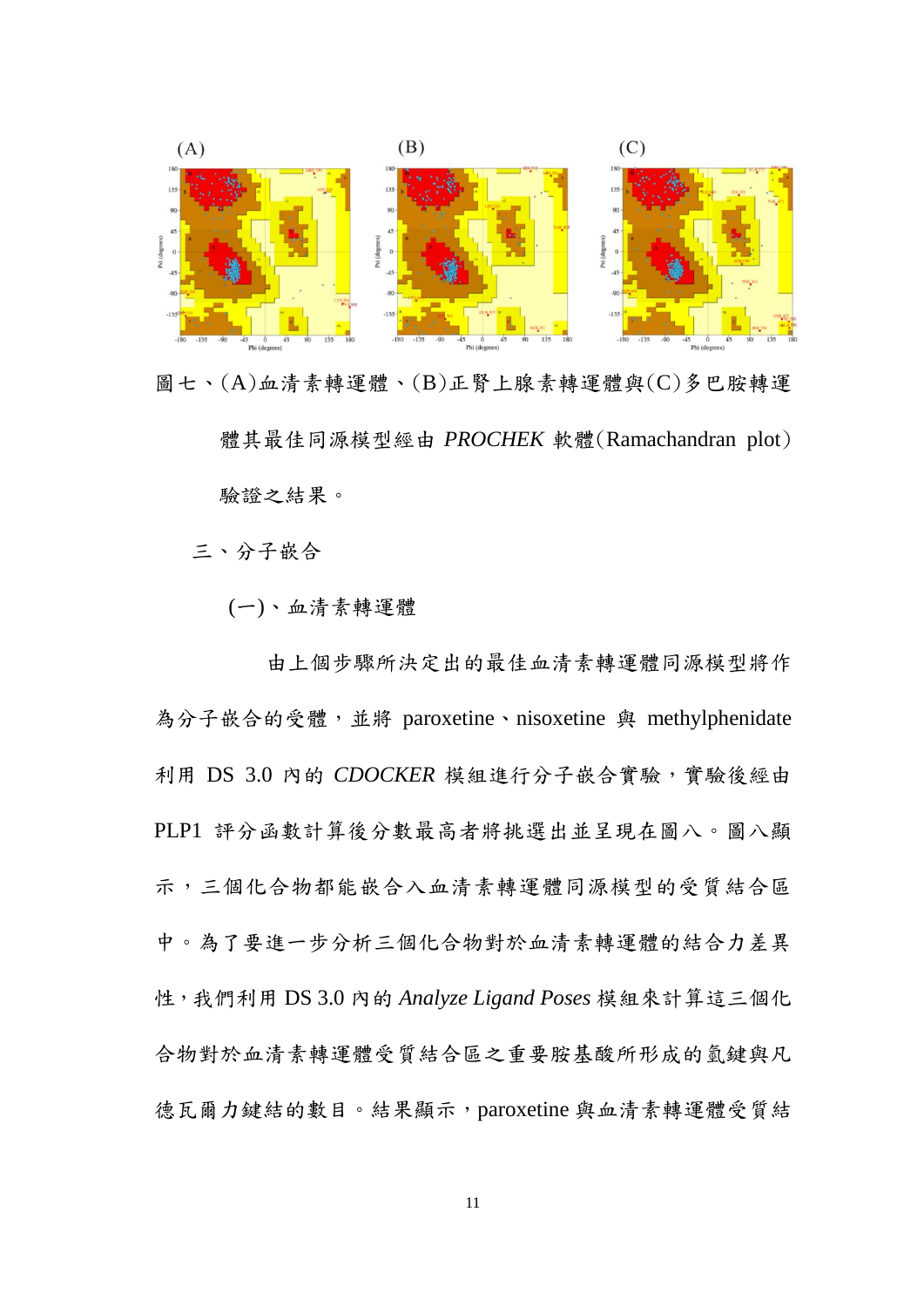合區之重要胺基酸 Ala96、Tyr175、Asn177、Ser438、Thr439 與 Thr497 共形成 6 個氫鍵,與胺基酸 Ile172、Ala173、Asn177、Ser438 與 Thr439 共形成 12 個凡德瓦爾力鍵結; nisoxetine 與血清素轉運體受質結合 區之重要胺基酸 Tyr95 與 Ser438 只形成了 2 個氫鍵,與胺基酸 Ala96、Asp98、Ile172、Tyr175、Tyr176 與 Ser438 共形成 9 個凡德 瓦爾力鍵結;而 methylphenidate 與血清素轉運體受質結合區之重要 胺基酸無形成任何氫鍵,只與胺基酸 Asp98、Ile172 與 Ser438 共形 成 3 個凡德瓦爾力鍵結。



圖八、(A) paroxetine、(B) nisoxetine 與(C) methylphenidate 嵌合回 血清素轉運體受質結合區之最佳結合構型。

(二)、正腎上腺素轉運體

如同上個段落實驗,最佳正腎上腺素轉運體同源模型同 樣將作為分子嵌合的受體,並以 paroxetine、nisoxetine 與 methylphenidate 作為配體,利用 DS 3.0 內的 *CDOCKER* 模組進行分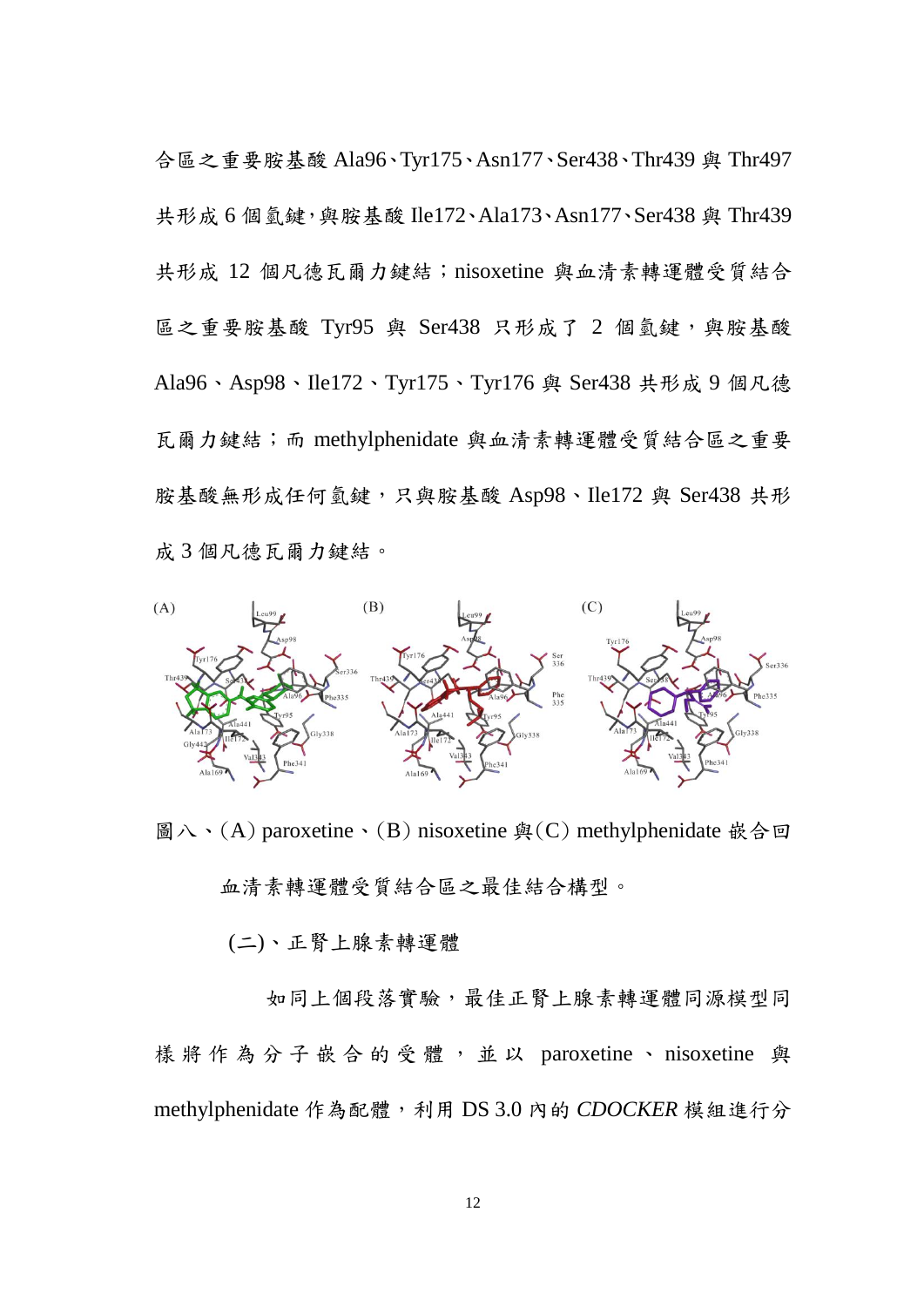子嵌合實驗,實驗後經由 PLP1 評分函數計算後分數最高者將挑選出 並呈現在圖九。圖九顯示,三個化合物也都能嵌合入正腎上腺素轉 運體同源模型的受質結合區中。為了要進一步分析三個化合物對於 正腎上腺素轉運體的結合力差異性,我們利用 DS 3.0 內的 *Analyze Ligand Poses* 模組來計算這三個化合物對於正腎上腺素轉運體受質 結合區之重要胺基酸所形成的氫鍵與凡德瓦爾力鍵結的數目。結果 顯示,paroxetine 只與胺基酸 Phe72、Asp75、Ala145、Vla148、Tyr152、 Phe317、Ser318、Val325、Ser419 與 Gly423 共形成 10 個凡德瓦爾 力鍵結; nisoxetine 與正腎上腺素轉運體受質結合區之重要胺基酸 Ala145 形成 1 個氫鍵並與 Ala145、Val148、Phe317、Gly320、Ser419 與 Gly520 形成 15 個凡德瓦爾力鍵結;而 methylphenidate 與正腎上 腺素轉運體受質結合區之重要胺基酸無形成任何氫鍵,只與胺基酸 Phe317 與 Ser419 共形成 5 個凡德瓦爾力鍵結。



圖九、(A) paroxetine、(B) nisoxetine 與(C) methylphenidate 嵌合回 正腎上腺素轉運體受質結合區之最佳結合構型。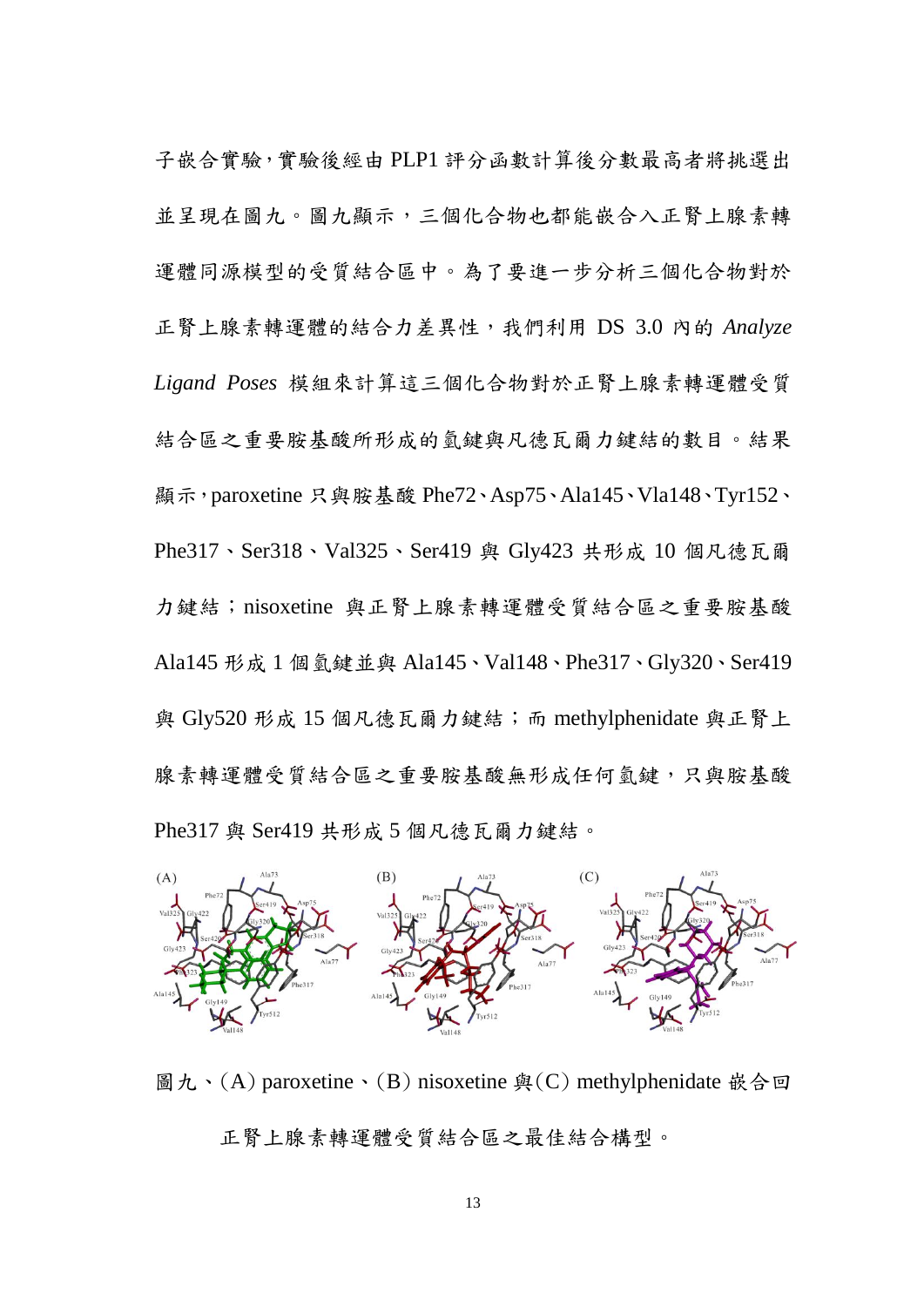(三)、多巴胺轉運體

最後,最佳多巴胺轉運體同源模型同樣將作為分子嵌合 的受體,並以 paroxetine、nisoxetine 與 methylphenidate 作為配體並 利用 DS 3.0 內的 *CDOCKER* 模組進行分子嵌合實驗,實驗後經由 PLP1 評分函數計算後分數最高者將挑選出並呈現在圖十。圖十顯 示,三個化合物都能嵌合入多巴胺轉運體同源模型的受質結合區 中。我們也利用 DS 3.0 內的 *Analyze Ligand Poses* 模組來計算這三個 化合物對於多巴胺轉運體受質結合區之重要胺基酸所形成的氫鍵與 凡德瓦爾力鍵結的數目。結果顯示,paroxetine 並無與多巴胺轉運體 形成任何氫鍵,只與胺基酸 Ala77、Val152、Phe320 與 Ala423 共形 成7個凡德瓦爾力鍵結; nisoxetine 與多巴胺轉運體受質結合區之重 要胺基酸 Phe76 形成 1 個氫鍵並與 Ser149 與 Gly425 形成 5 個凡德瓦 爾力鍵結;而 methylphenidate 與多巴胺轉運體形成 2 個氫鍵並與 Phe76 與 Val328 共形成 4 個凡德瓦爾力鍵結。



圖十、(A) paroxetine、(B) nisoxetine 與(C) methylphenidate 嵌合回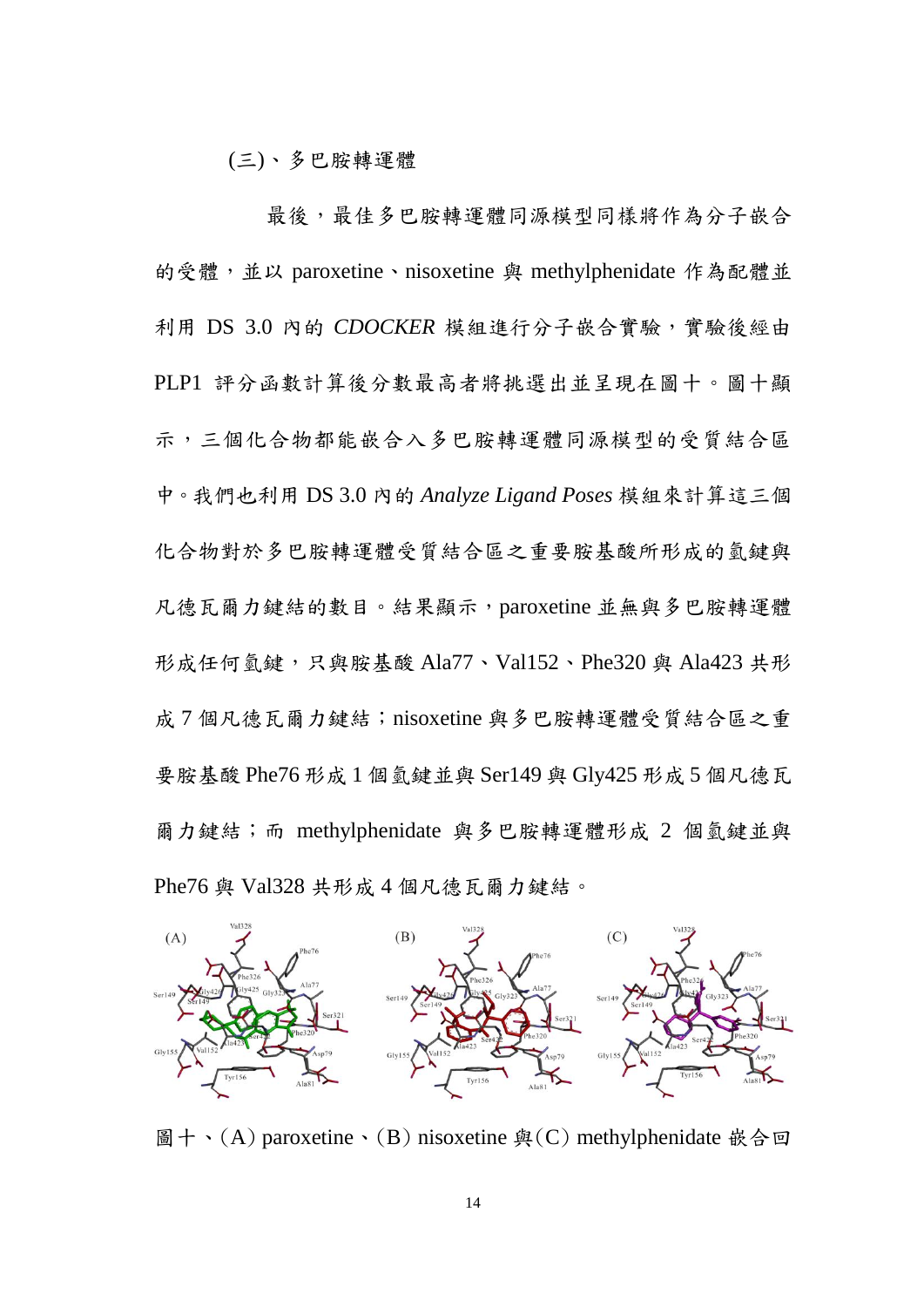多巴胺轉運體受質結合區之最佳結合構型。

總結分子嵌合的結果,雖然 paroxetine、 nisoxetine 與 methylphenidate 藥物都能結合上血清素轉運體、正腎上腺素轉運體 與多巴胺轉運體的受質結合區上,但是所形成的結合作用力有若干 差異,此情形可能為這三個化合物對於不同類轉運體蛋白有不同的 IC50 值。

四、建立以結構為基礎的藥效基團模型並驗證

進行完分子嵌合實驗,各個轉運體蛋白與配體的最佳複合體 結構將利用 DS 3.0 內的 *Receptor-Ligand Pharmacophore Generation* 模組藥效基團模型。圖十一(A)顯示血清素轉運體和 paroxetine 的複 合體結構產生了 五 個 化 學 基 團 , 包 含 了 兩 個 氫 鍵 接 受 者 (hydrogen-bond acceptor)、一個苯環(ring\_aramotic)、一個疏水性 (hydrophobe)、和一個正電基團(positive ion);圖十一(B)顯示正腎 上腺素轉運體和 nisoxetine 的複合體結構產生了四個化學基團;包含 了兩個疏水 苯環(hydrophobic aramotic)和兩個疏水性;而圖十一(C) 顯示多巴胺轉運體和 methylphenidate 的複合體結構產生了三個化學 基團,包含了一個疏水\_苯環與兩個疏水性。在藥效基團模型的驗證 結果顯示,所架設的所有化學基團模型都符合了驗證的標準。因此,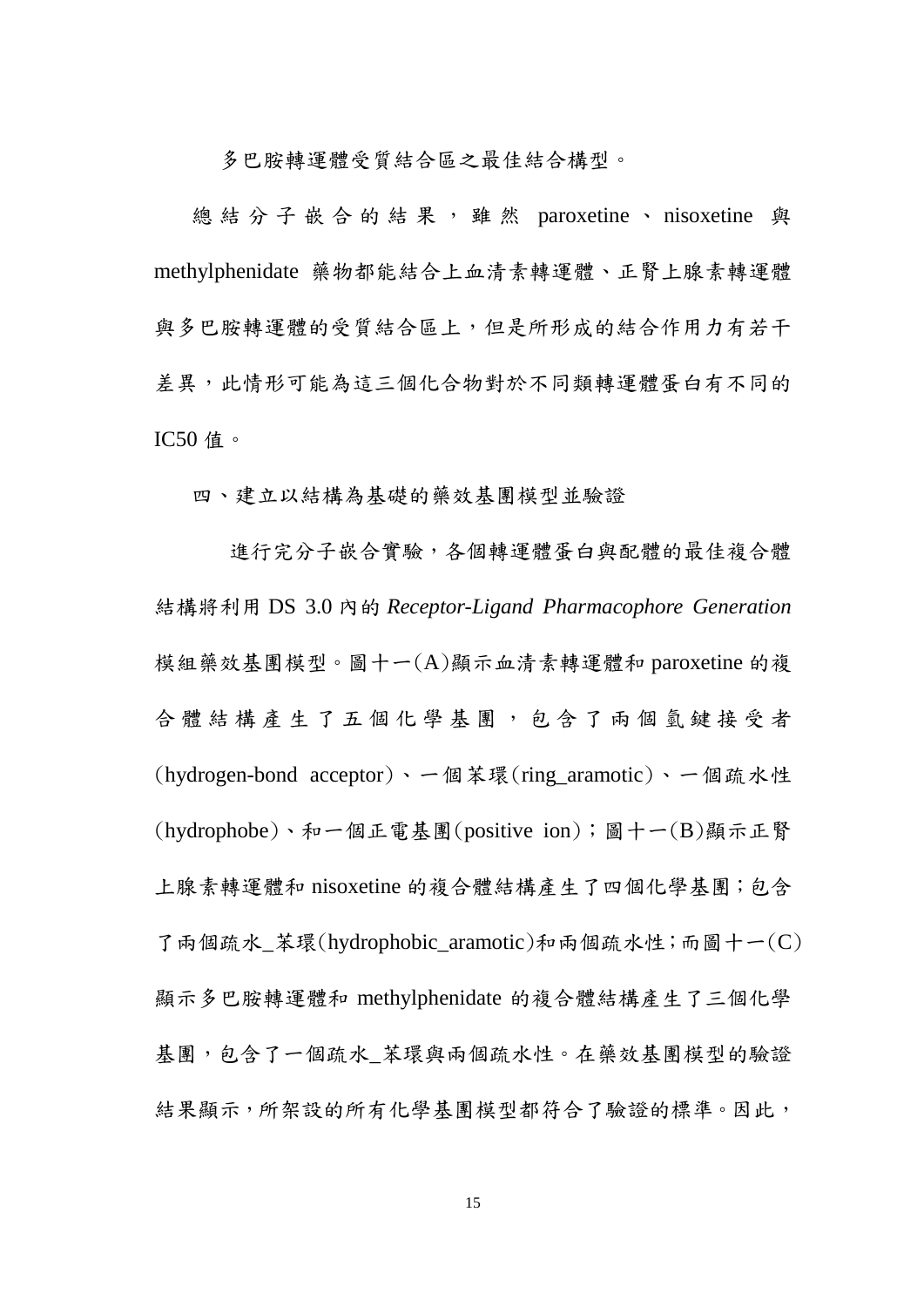我們將把所架設的藥效基團模型套用至虛擬篩選,以求快速的篩選 出對血清素轉運體具高選擇度的抑制劑。



圖十一、(A)血清素轉運體與 paroxetine、(B)正腎上腺素轉運體與 nisoxetine 與(C)多巴胺轉運體與 methylphenidate 複合體所架 設之以結構為基礎的藥效基團模型。

五、虛擬篩選

實驗最後,我們將進行虛擬篩選實驗。首先,來自 NCI 分子 資料庫的化合物將以 Lipinski's rules of five 進行初篩,確保找出的化 合物分子帶有藥物特性。能通過 Lipinski's rules of five 篩選條件的化 合物將以上個步驟所建立的藥效基團模型繼續進行篩選。若化合物 能通過以血清素轉運體與 paroxetine 所建立的藥效基團模型且無法 通過以 腎 上 腺 素 轉 運 體 與 nisoxetine 與 多 巴 胺 轉 運 體 與 methylphenidate 複合體所架設的藥效基團模型將視為對血清素轉運 體有高選擇度的化合物。最後,我們篩選出五個對血清素轉運體具 有高預測抑制活性的化合物,名為 NSC48843、NSC48427、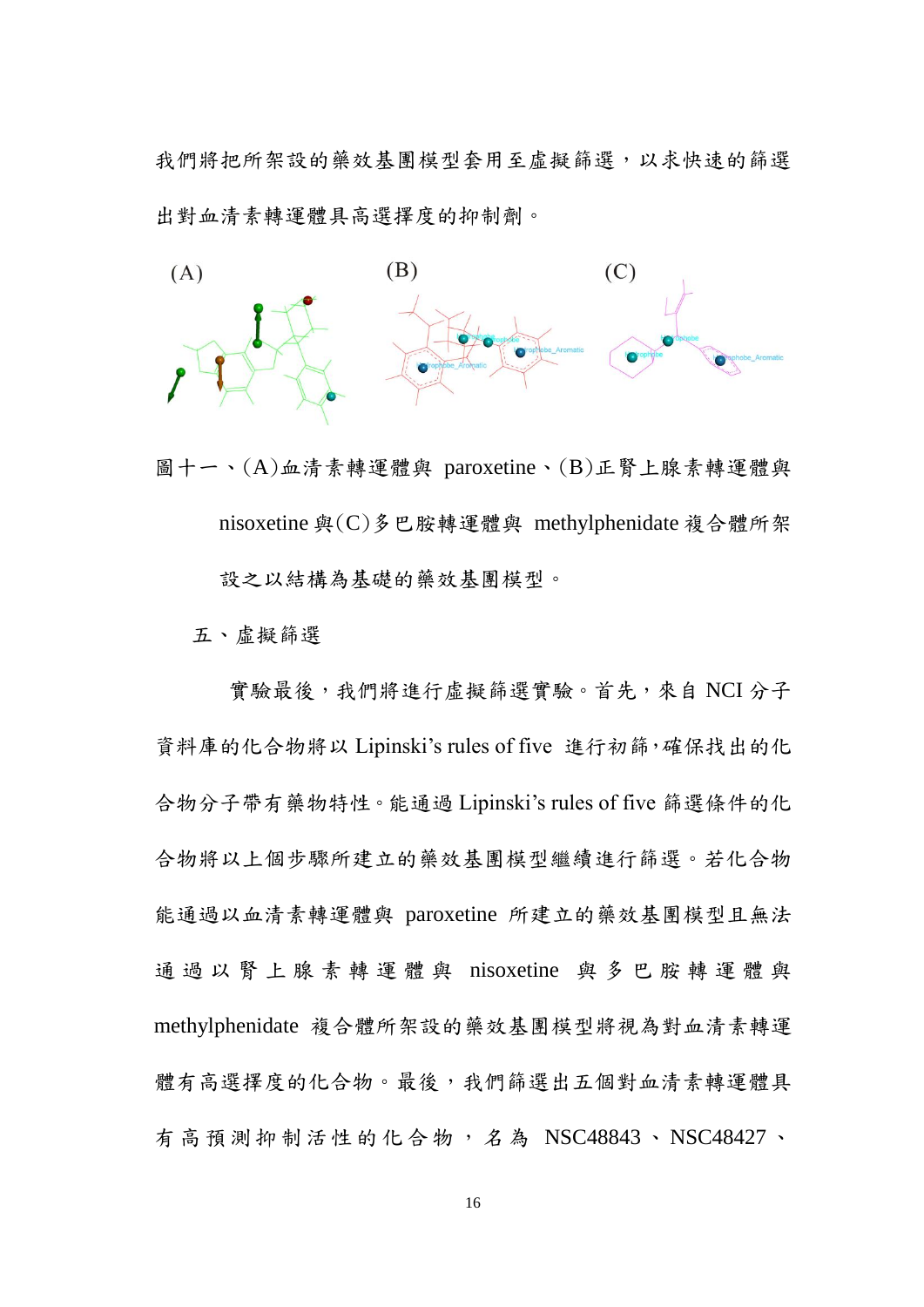NSC46607、NSC50865 與 NSC50865,並呈現在圖十二,顯示大部分 的化合物官能基都能成功疊合回我們所建立的藥效基團模型。



圖十二、(A)NSC48843、(B)NSC48427、(C)NSC46607、(D)NSC50865

 與(E)NSC50865 與血清素轉運體與 paroxetine 所建立之藥效 基團模型之疊合成果。

六、進行新穎性研究

為了確保所搜尋出之化合物具新穎性(無抑制血清素轉運體 之相關研究紀錄),本計畫搜尋出的五個化合物將以 *SciFinder Scholar* 與 *PubChem structure search* 模組進行線上搜尋。結果顯 示,這些化合物都無抑制血清素轉運體之相關研究紀錄,代表本計 畫所搜尋出的五個化合物都是為具藥效潛力之分子,可在將來生物 活性測試實際驗證是否具有抑制人類血清素轉運體之活性。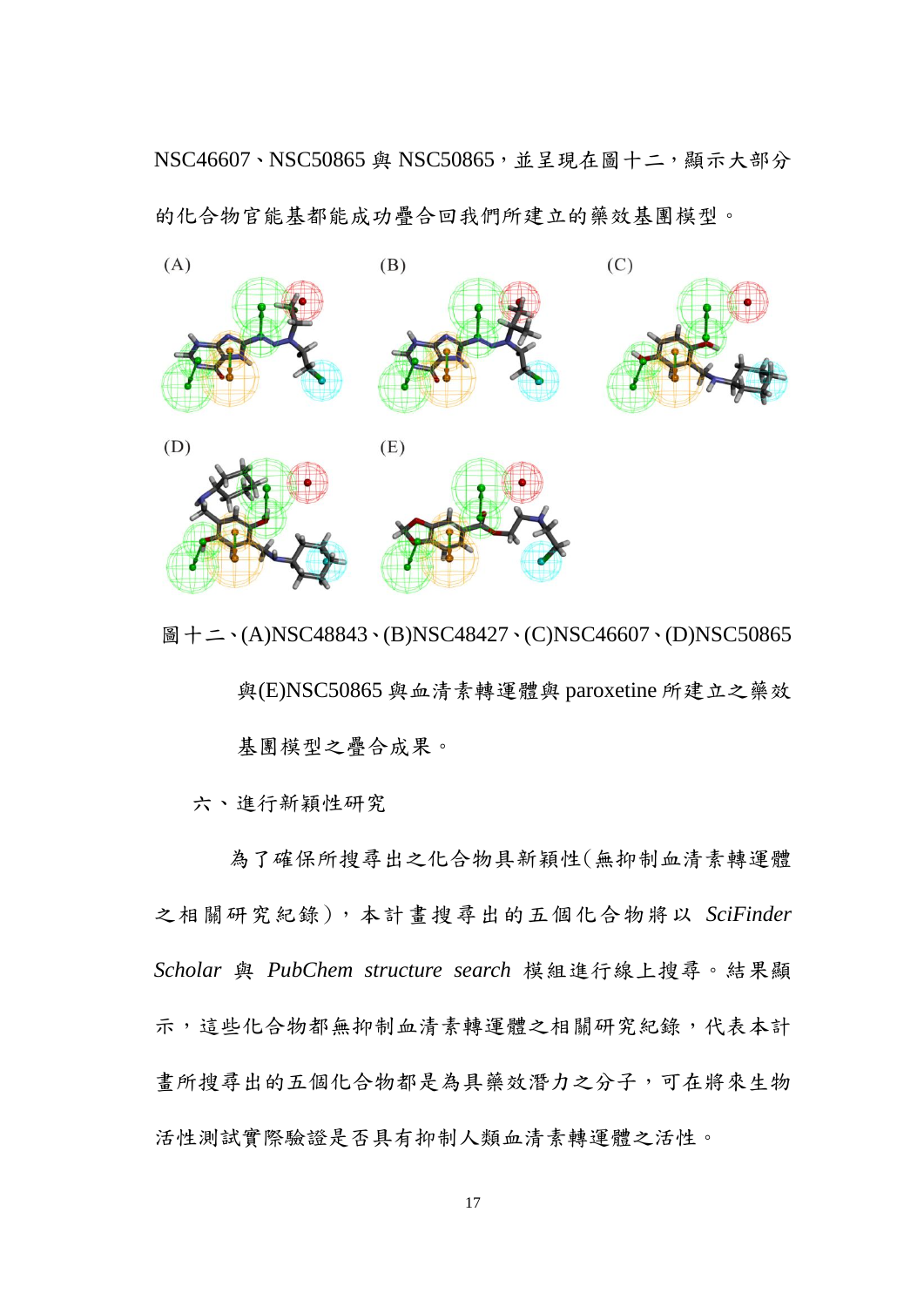#### 肆、結論

本計劃主要為運用電腦輔助藥物設計方法中的分子嵌合與 結合力計算模組來探討這三類神經傳導物質轉運體對於不同藥物的 選擇度差異。截至目前為止,所有的一級胺轉運體都尚無結構資訊 可供利用,因此,我們使用了同源模型模組建立出了血清素轉運體、 正腎上腺素轉運體與多巴胺轉運體的同源模型。所建立出各個轉運 體的最佳同源模型將作為分子嵌合實驗之受體,並以三個已知藥物 作為配體來進行分子嵌合實驗。結果顯示,不同藥物對於不同的一 級胺轉運體其形成的作用力有差異,可能為造就對轉運體選擇度不 相同的主因。三個抑制劑最佳的結合構形我們作為架設藥效基團模 型之依據,並以 ROC curve 進行模型驗證。通過驗證後之模型我們 套用至虛擬篩選實驗中。我們從 NCI 化學分子資料庫篩選出 5 個化 合物分子,並在新穎性研究上發現這些化合物都無抑制人類血清素 轉運體的記錄。我們期盼在將來可以把所搜尋出的化合物分子都進 行體外生物活性實驗,實際驗證其生物活性。而本計劃所設計的一 系列電腦輔助藥物搜尋方法除了可運用在本計劃之研究目標,將來 也可以相同的策略套用在其他的藥物開發上。

18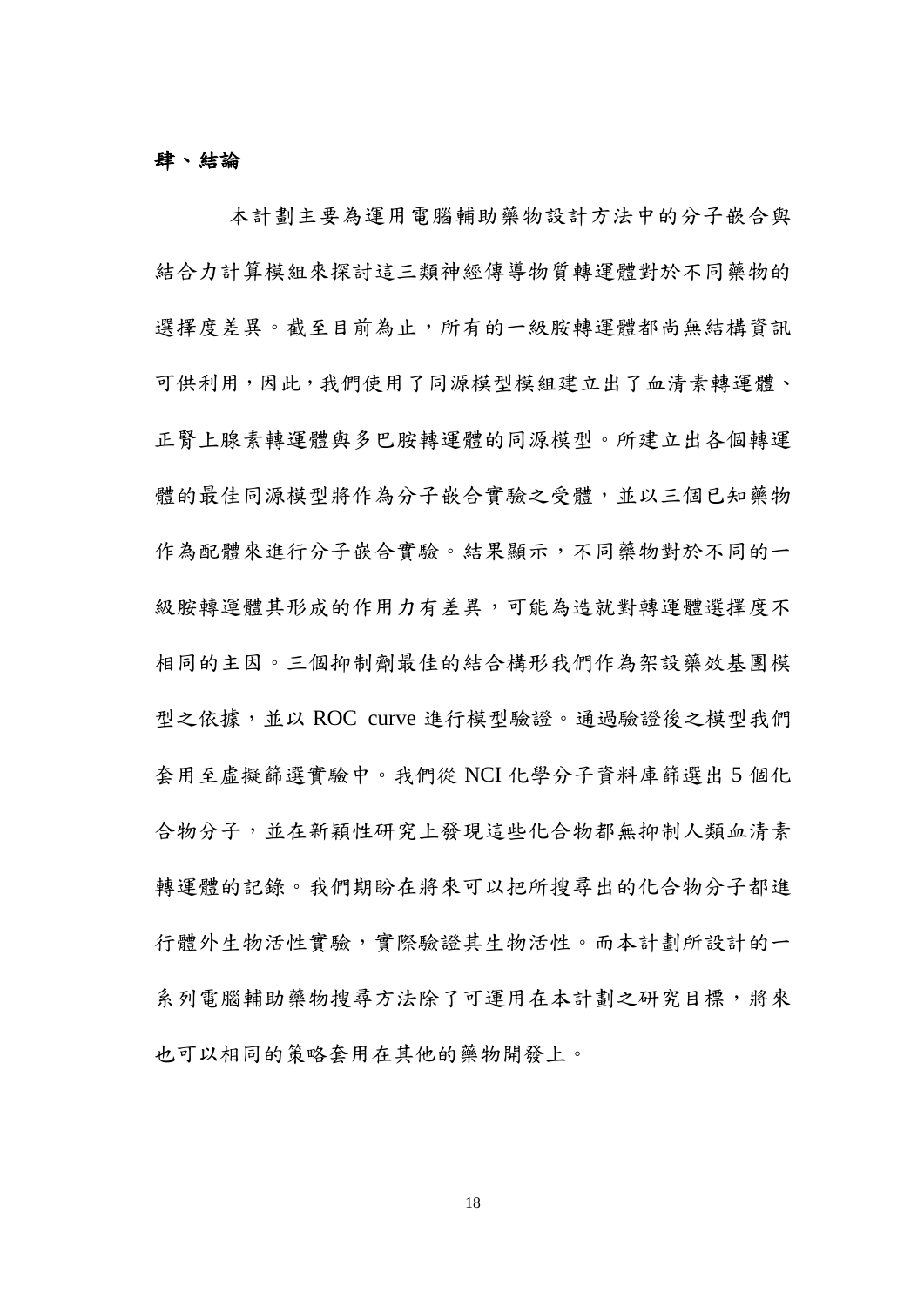### 伍、參考文獻

- 1. Andersen J., Kristensen A. S., Bang-Andersen B. and Strømgaard K. *Chem Commun*, 2009, 3677-3692
- 2. Simoni D., Rossi M., Bertolasi V., Roberti M., Pizzirani D., Rondanin R., Baruchello R., Invidiata F. P., Tolomeo M., Grimaudo S., Merighi S., Varani K.,Gessi S., Borea P. A., Marino S., Cavallini S., Bianchi C. and Siniscalchi, A. *J Med Chem*, 2005, 3347-3343
- 3. Middleton D. S., Andrews M., Glossop P., Gymer G., Jessiman A., Johnson P. S., Mackenny M., Pitcher M. J., Rooker T., Stobie A., Tang K. and Morgan P. *Bioorg Med Chem Lett*, 2006, 1434-1439
- 4. Deskus J. A., Epperson J. R., Sloan C. P., Cipollina J. A., Dextraze P., Qian-Cutrone J., Gao Q., Ma B., Beno B. R., Mattson G. K., Molski T. F., Krause R. G., Taber M. T., Lodge N. J. and Mattson R. J. *Bioorg Med Chem Lett*, 2007, 3099-3104
- 5. Mente S., Gallaschun R., Schmidt A., Lebel L., Vanase-Frawley M. and Fliri A. *Bioorg Med Chem Lett*, 2008, 6088-6092
- 6. Denhart D. J., Deskus J. A., Ditta J. L., Gao Q., Dalton King H., Kozlowski E. S., Meng Z., LaPaglia M. A., Mattson G. K., Molski T. F., Taber M. T., Lodge N. J., Mattson R. J. and Macor J. E. *Bioorg Med Chem Lett*, 2009, 4031-4033
- 7. Marquis R. W., Lago A. M., Callahan J. F., Rahman A., Dong X., Stroup G. B., Hoffman S., Gowen M., DelMar E. G., Van Wagenen B. C., Logan S., Shimizu S., Fox J., Nemeth E. F., Roethke T., Smith